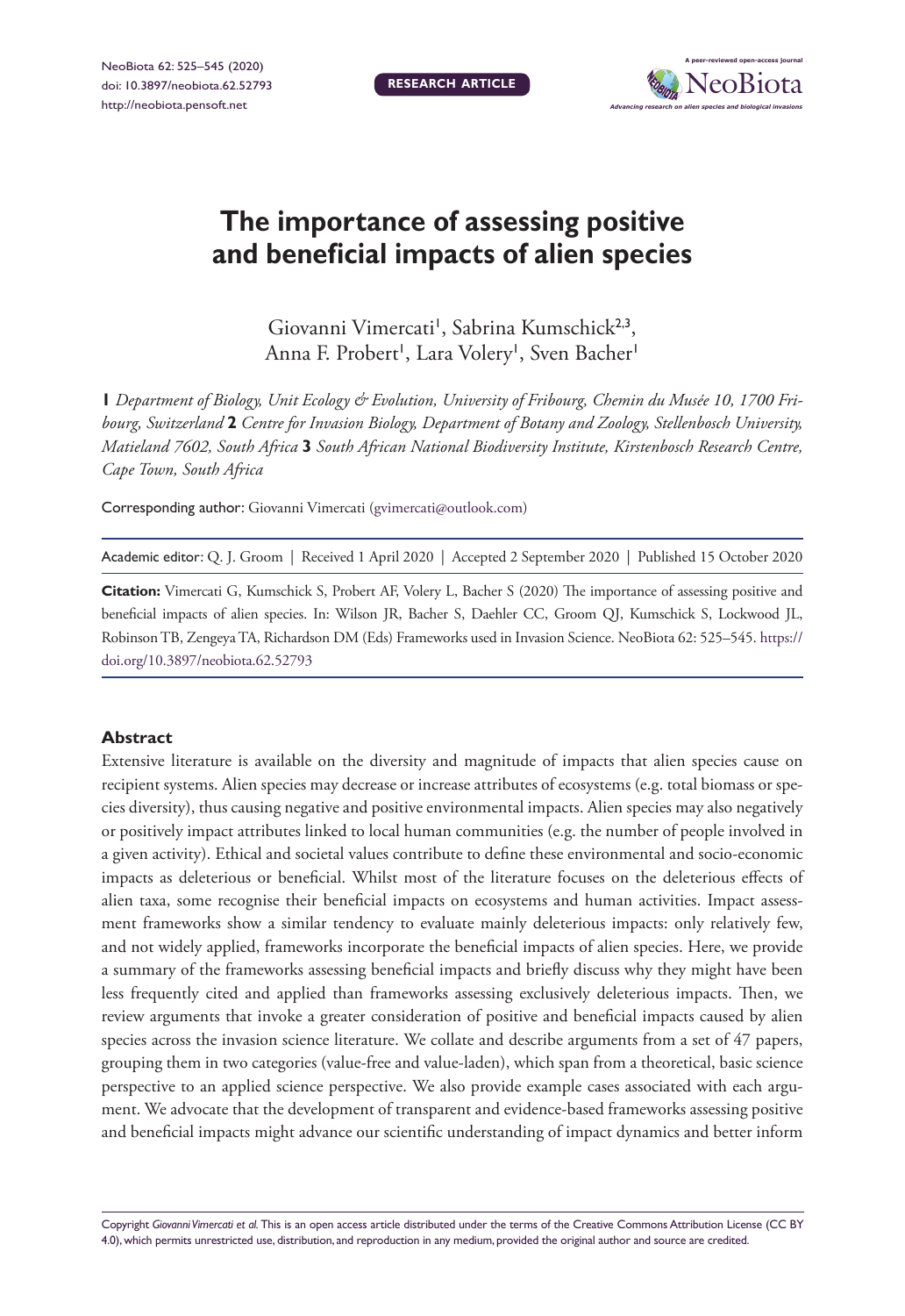management and prioritisation decisions. We also advise that this development should be achieved by recognising the underlying ethical and societal values of the frameworks and their intrinsic limitations. The evaluation of positive and beneficial impacts through impact assessment frameworks should not be seen as an attempt to outweigh or to discount deleterious impacts of alien taxa but rather as an opportunity to provide additional information for scientists, managers and policymakers.

#### **Keywords**

Biological invasions, environmental impacts, human well-being, impact assessment frameworks, nature conservation, prioritisation, socio-economic impacts

## **Introduction**

The number of species which are introduced beyond their native ranges (i.e. alien species) continues to rise among geographic regions and taxonomic groups (Essl et al. 2011; Seebens et al. 2017). A vast literature is now available on the variety and magnitude of impacts (here defined as measurable changes as in Ricciardi et al. 2013) that alien species cause in native biodiversity and human well-being (Pimentel et al. 2001; Mazza et al. 2014; Shackleton et al. 2019a). Alien species may decrease and/or increase attributes of their recipient ecosystem (e.g. total biomass or species diversity), thus causing negative and positive environmental impacts. Alien species may also negatively and/or positively impact attributes linked to humans (e.g. the number or income of people involved in a given activity). Ethical and societal values, for instance, associated with nature conservation and human well-being, define whether these environmental and socio-economic impacts are perceived as deleterious or beneficial (Kumschick et al. 2012; Shackleton et al. 2019b). The majority of studies in the field of invasion science have focused on deleterious impacts only (Goodenough 2010; Guerin et al. 2018). The general focus on the deleterious effects of alien species has been motivated by the necessity and urgency to study the serious consequences that some have on native communities and human activities (Richardson et al. 2000; Pyšek et al. 2008; Guerin et al. 2018). The research focus on deleterious impacts has resulted in detailed descriptions of the mechanisms through which alien animals, plants and pathogens may damage recipient ecological and socio-economic systems (Vilà et al. 2010; Ricciardi et al. 2013; Blackburn et al. 2014; Vaz et al. 2017; Bacher et al. 2018). Such knowledge has been used to prioritise the most deleterious alien species and adopt management countermeasures (Oreska and Aldridge 2011; McGeoch et al. 2016; Roy et al. 2017). However, sustained attention on deleterious impacts could have led to an unwarranted disregard for their beneficial impacts, thus resulting in a simplified, if not misleading, understanding of impact dynamics (Goodenough 2010; Boltovskoy et al. 2018). As a result, there has been some disagreement over the use of terminology and the interpretation of data among invasion scientists (Boltovskoy et al. 2018). Guerin et al. (2018), for example, suggested that meta-analyses quantifying the impact of alien species might not be fully objective, as these studies are often characterised by selection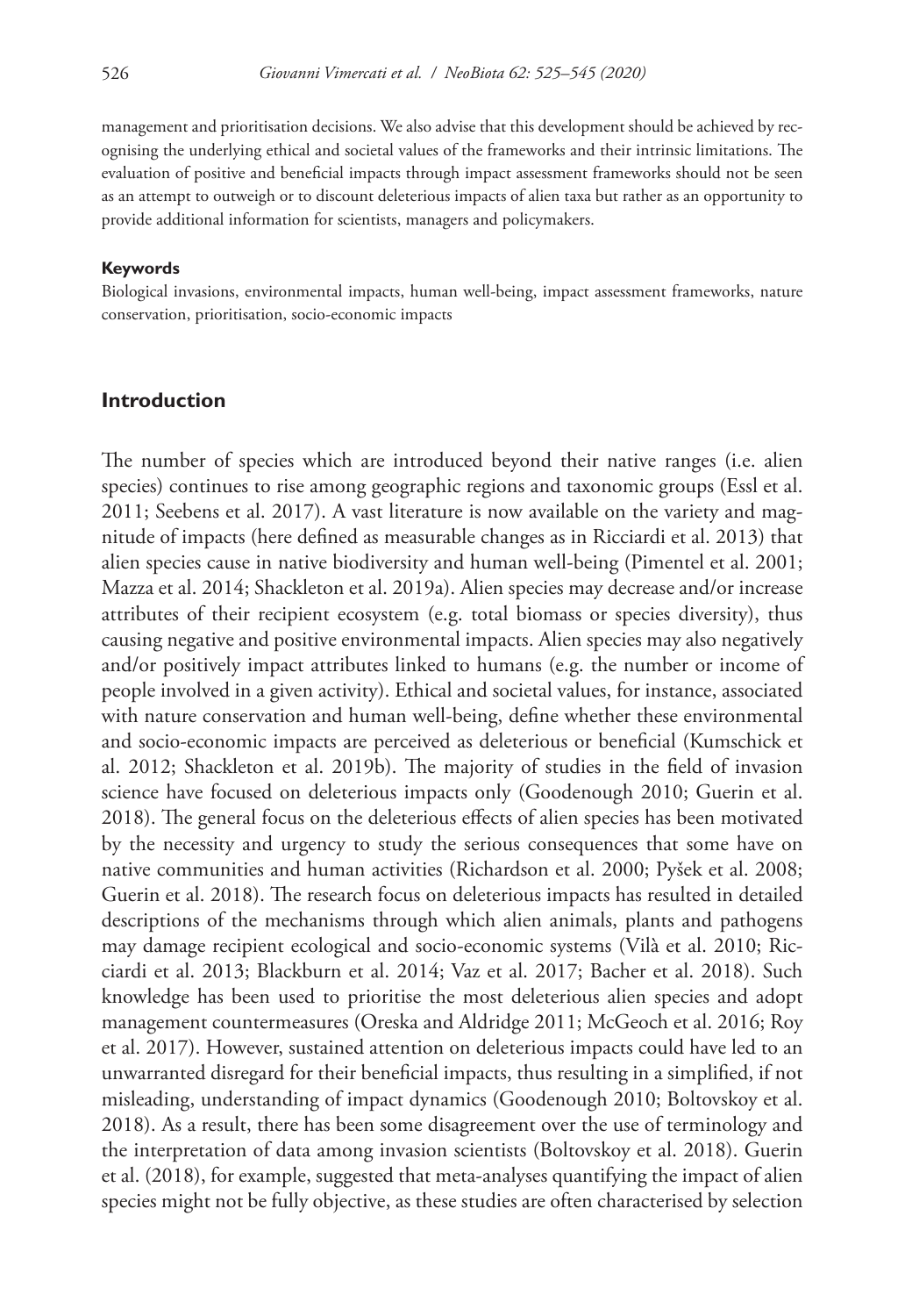bias toward highly deleterious taxa (but see also Kuebbing and Nuñez 2018, who argued that potential publication biases do not necessarily invalidate findings). Another potential consequence is the risk of implementing controversial management policies: management decisions based only on deleterious impacts ignore the fact that there might be conflicts of interest among stakeholders (Zengeya et al. 2017; Potgieter et al. 2019a; Kumschick et al. 2020a).

The general tendency to focus mainly on the deleterious impacts of alien taxa can also be observed in the impact assessment frameworks developed over the last decades. These frameworks adopt science-based approaches to estimate impact magnitude, describe mechanisms underlying impacts and facilitate comparisons across different taxonomic groups and geographic regions. However, only a subset of these impact assessment frameworks evaluate beneficial impacts. Of nine impact assessment frameworks developed in the last two decades, only three frameworks include strategies to incorporate beneficial impacts of alien species into the impact assessment process (Table 1). Frameworks focusing exclusively on deleterious impacts have been cited more often than those incorporating beneficial impacts, which may indicate that the latter are relatively less applied in the scientific community. Although we acknowledge that using the number of citations as a proxy for frequency of application might not always be appropriate, we found that this index reflects well with how often the different frameworks have been applied.

The conceptual framework proposed by Kumschick et al. (2012) uses a bidirectional ranking scale to estimate socio-economic and environmental impacts of alien taxa. In such a scheme, negative and positive socio-economic impacts mirror each other, with the former describing decreases in a measured variable that is relevant to humans (such as forestry and animal production) and the latter describing increases of the same variable. Environmental benefits, on the contrary, are evaluated by assessing the capacity of alien taxa to modify the ecosystem towards a hypothesised historical functional state. Despite the novel approach and insights provided, this framework is less frequently cited (Table 1), and applied than other schemes that exclusively assess negative impacts such as GISS (Generic Impact Scoring System, Nentwig et al. 2016) and EICAT (Environmental Impact Classification for Alien Taxa, Blackburn et al. 2014). This relatively low number of citations can be due to a variety of factors, including the high structural complexity of the framework, which requires to weigh impacts according to their importance for various stakeholders, or the successive development of other, more detailed, impact assessment frameworks such as EICAT. The framework proposed by Katsanevakis et al. (2014) describes multiple mechanisms by which marine alien species affect biodiversity (e.g. by habitat engineering) and ecosystem services (e.g. by ocean nourishment), both beneficially and deleteriously. Although the impact magnitude was not considered (i.e. local-, small-, and large-scale impacts were all treated equally) such a framework allowed the screening of a high number of marine species (87), finding most (67) cause both deleterious and beneficial impacts. Although the framework is highly cited within the scientific community (Table 1), most of the citations arise because of the large documentation on impact variation of alien species in the European seas. On the contrary, the same framework has been very rarely applied to assess deleterious and beneficial impacts of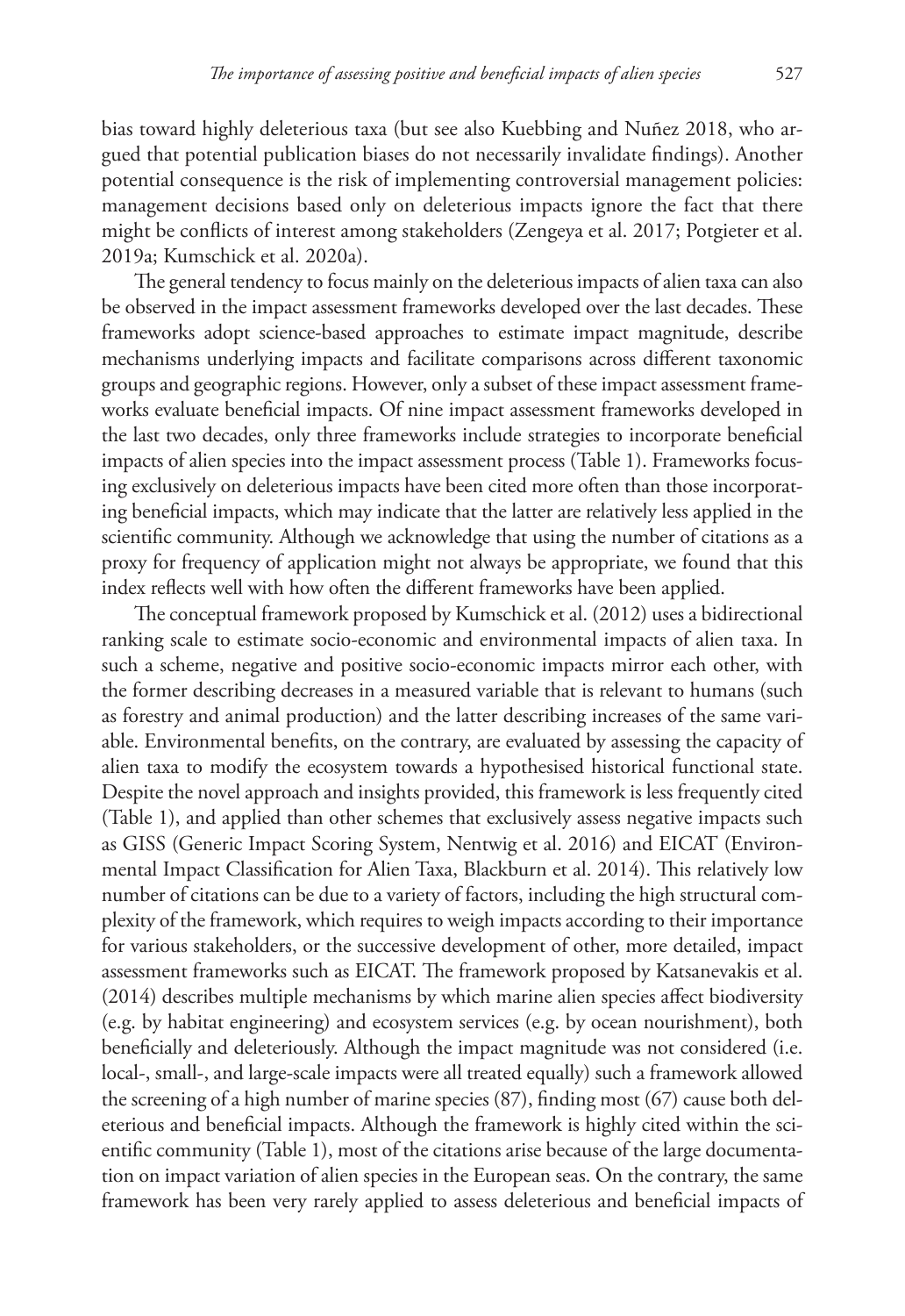**Table 1.** List of impact assessment frameworks which assess environmental and/or socio-economic impacts developed in the last 30 years. The list has been compiled following Roy et al. 2007, Bartz and Kowarik 2019, Srebaliene et al. 2019, Strubbe et al. 2019 and Vilà et al. 2019. The total number of citations per article corrected by year has been obtained from Google Scholar in June 2020.

| General name                                                                                                              | <b>Target spatial</b><br>area | Target taxa     | References                                              | Explicit<br>assessment<br>of beneficial<br>impacts | Type of impact $(E =$<br>Environmental, SE<br>$=$ Socio-Economic $)$ | Number of<br>citations / year<br>(total number of<br>citations) |
|---------------------------------------------------------------------------------------------------------------------------|-------------------------------|-----------------|---------------------------------------------------------|----------------------------------------------------|----------------------------------------------------------------------|-----------------------------------------------------------------|
| Invasive species<br>assessment protocol:<br>evaluating non-native<br>plants for their impact<br>on biodiversity           | <b>USA</b>                    | Plants          | Morse et al.<br>(2004)                                  | No                                                 | E                                                                    | 2.6(42)                                                         |
| Biopollution<br>assessment scheme                                                                                         | Baltic Sea                    | Aquatic<br>taxa | Olenin et al.<br>(2007)                                 | No                                                 | E                                                                    | 16.2(211)                                                       |
| Conceptual framework<br>for prioritisation of<br>invasive alien species<br>for management<br>according to their<br>impact | Global                        | Generic         | Kumschick et<br>al. (2012)                              | Yes                                                | E /SE                                                                | 14.1 (113)                                                      |
| Generic ecological<br>impact assessments<br>of alien species in<br>Norway                                                 | Norway                        | Generic         | Sandvik et al.<br>(2013)                                | No                                                 | E                                                                    | 5.9(41)                                                         |
| Review of impacts<br>of invasive alien<br>marine species on<br>ecosystem services and<br>biodiversity                     | Europe                        | Marine taxa     | Katsanevakis<br>et al. (2014)                           | Yes                                                | E / SE                                                               | 55.3 (332)                                                      |
| <b>EICAT</b><br>(Environmental<br><b>Impact Classification</b><br>for Alien Taxa)                                         | Global                        | Generic         | Blackburn et<br>al. (2014),<br>Hawkins et<br>al. (2015) | No                                                 | E                                                                    | 81.2 (487)                                                      |
| GISS (Generic Impact<br>Scoring System)                                                                                   | Europe                        | Generic         | Nentwig et<br>al. (2016)                                | No                                                 | E / SE                                                               | 16.8(67)                                                        |
| SEICAT (Socio-<br>Economic Impact<br>Classification of Alien<br>Taxa)                                                     | Global                        | Generic         | Bacher et al.<br>(2018)                                 | No                                                 | <b>SE</b>                                                            | 39.5 (79)                                                       |
| InSEAT (INvasive<br>Species Effects<br>Assessment Tool)                                                                   | Global                        | Generic         | Martinez-<br>Cillero et al.<br>(2019)                   | Yes                                                | E / SE                                                               | 4(4)                                                            |

alien species on other ecosystems or geographic areas. The INSEAT framework (INvasive Species Effects Assessment Tool) developed by Martinez-Cillero et al. (2019) adopts a bidirectional scoring system to quantify ecosystem service gains and losses caused by alien species. To date, the INSEAT scheme has been tested on 18 alien species in Great Britain (Martinez-Cillero et al. 2019). The renewed attention paid toward ecosystem services and disservices linked to alien species (Vaz et al. 2017; Vilà and Hulme 2017; Potgieter et al. 2019b; Shackleton et al. 2019a; Milanović et al. 2020) might promote the future application of the scheme across different regions and taxonomic groups.

Several frameworks focusing on deleterious impacts still explicitly recognise the existence of beneficial impacts caused by alien species (Bomford et al. 2008; Blackburn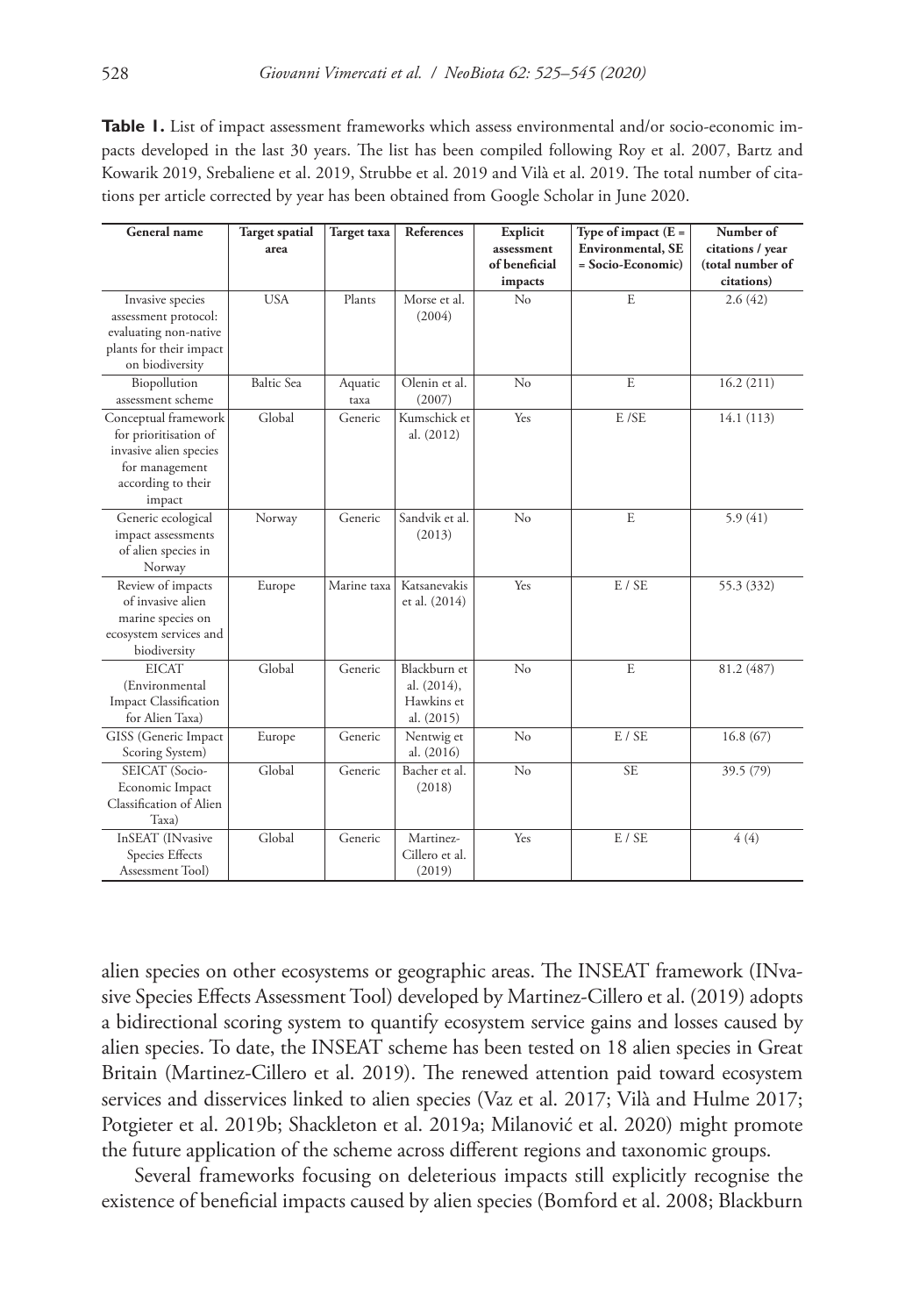et al. 2014; Copp et al. 2016). For instance, the EFSA risk assessment framework developed by the European Food Safety Authority (2011) suggests identifying and describing any beneficial effect caused by aliens on the provisioning and regulation of ecosystem services but specifies that such impacts should not be scored. The absence of a scoring system for beneficial impacts was not only motivated by the intrinsic scope of risk assessment frameworks, which consider multiple factors, such as introduction pathways or establishment probability, to estimate whether an alien species can become deleterious (Leung et al. 2012; Kumschick et al. 2020b). The EFSA members also stressed that "assessing positive impacts is extremely difficult and may also be inappropriate or cause a potential conflict of interest for risk assessors if introductions are intentional". Both conceptual and methodological reasons could thus explain why frameworks assessing both beneficial and deleterious impacts are less frequently cited, and applied, than those assessing deleterious impacts only. The latter are used to a greater extent not only because they specifically help to prioritise alien species according to the magnitude of deleterious impacts, but also because unidirectional frameworks might have reached a higher level of acceptance, clarity and understanding over time. The relatively limited attention given to beneficial effects of alien species across impact assessment frameworks seems thus to reflect a general tendency in invasion science to consciously exclude beneficial impacts for various reasons rather than an attempt to deny their existence.

Below we review arguments for a greater consideration of positive and beneficial impacts caused by alien species. We collected the arguments from a set of 47 papers and illustrate each argument with examples. We grouped the arguments into two categories (value-free and value-laden) that reflect whether each argument has been formulated independently from, or in combination with, ethical and societal values. Arguments grouped in the value-free category consider negative and positive impacts as numerical decrease or increase of an attribute (e.g. the concentration of soil nutrients; Jeschke et al. 2014). Positive and negative impacts do not denote human values (Kumschick et al. 2012), but rather quantify bi-directional changes caused by alien species "as neutrally as possible" (Jeschke et al. 2014). In accordance with this valuefree perspective, in our manuscript we strictly define positive impacts as quantitative increases in attributes of the recipient systems. Arguments grouped in the value-laden category, on the contrary, refer to how impacts are perceived according to ethical and societal values (Jeschke et al. 2014). Impacts are generally considered deleterious or beneficial if they damage or benefit attributes linked to ethical and societal values (human well-being). In accordance to this value-laden perspective, in our manuscript we strictly define beneficial impacts as bi-directional quantitative changes (i.e. including both increases and decreases) in attributes of the recipient systems that are associated with benefits based on human values. Therefore, although negative and positive impacts are often considered as deleterious and beneficial, respectively (examples 1, 3 and 4 in Fig. 1), under our definitions, some negative impacts can less intuitively be perceived as beneficial (example 2 in Fig. 1), and some positive impacts as deleterious (example 3 in Fig. 1).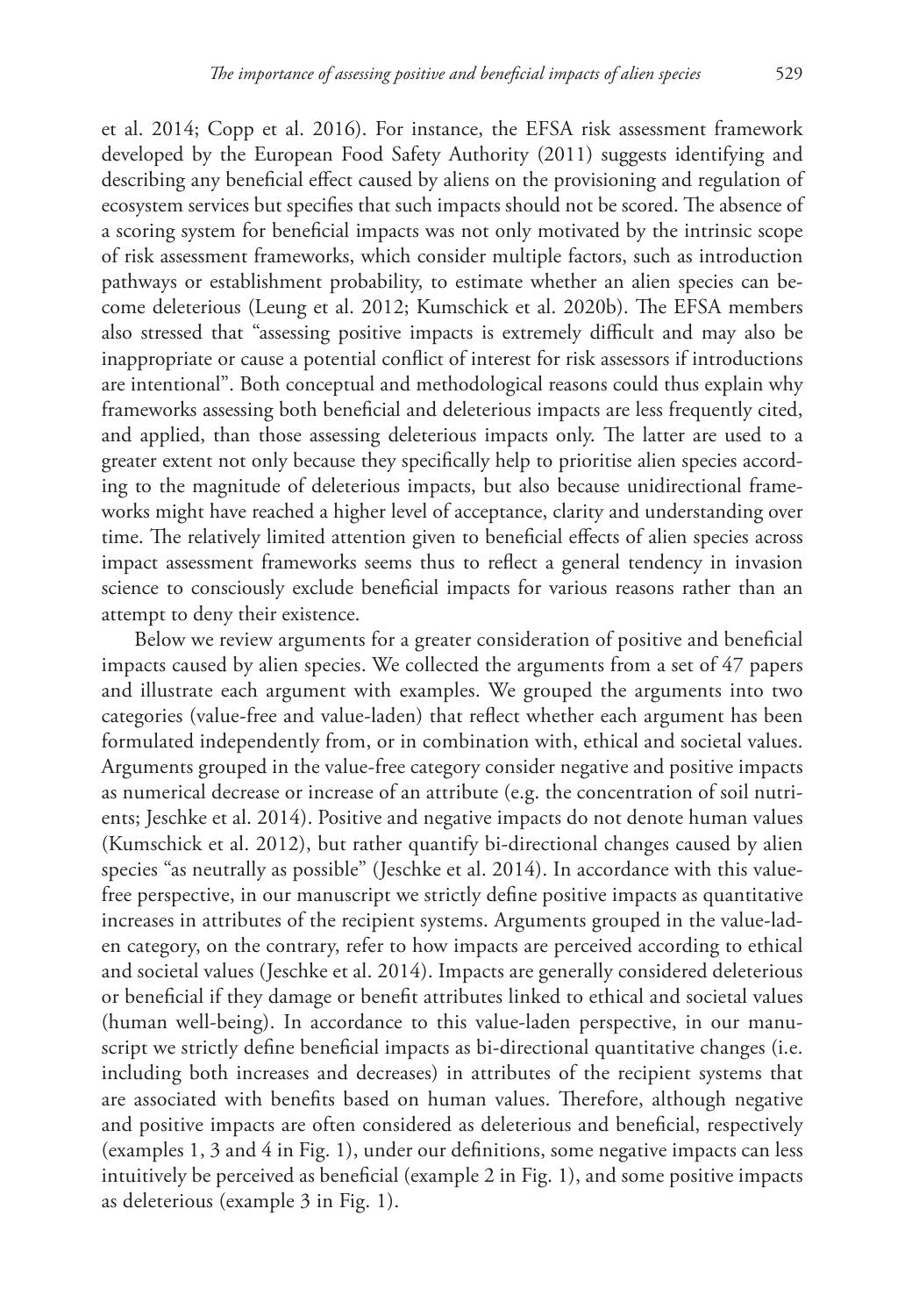

**Figure 1.** Schematic representation of the gradient of perspectives in invasion science. These perspectives i) contribute to the formulation of general arguments that invoke a greater consideration of positive and beneficial impacts; ii) help to distinguish between negative/positive impacts and deleterious/beneficial impacts. Four examples (1–4) are also provided to illustrate a conceptual distinction between positive/ negative impacts (black text) and beneficial/deleterious impacts (red and green text).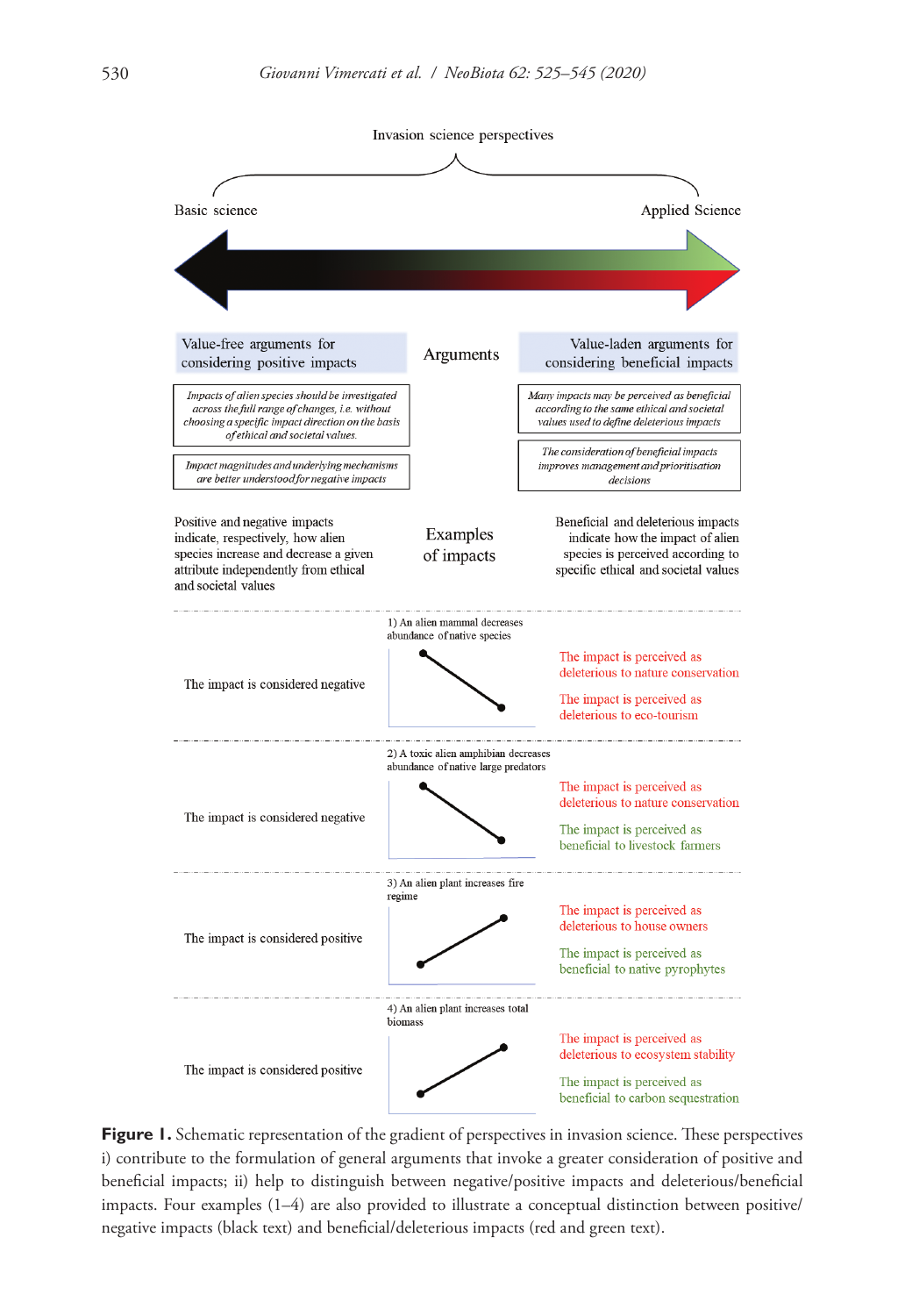We show how the development of impact assessment frameworks assessing positive and beneficial impacts can benefit the field of invasion science and we offer suggestions on how this development should be carried out.

#### **Collection and value-based classification of arguments**

We conducted a thorough, but non-exhaustive, literature review to identify arguments for considering positive and beneficial impacts of alien species. We started with papers on the topic that were already known to us and followed up on other papers that referred to them or were cited in them. Articles were selected only if they had broad aims, i.e. they were not restricted to a single case study or taxonomic group. The purpose of this review was to exemplify arguments why authors invoke greater consideration of positive and beneficial impacts in invasion science. However, we do not aim to make quantitative statements about the frequency of these arguments in the field.

In the papers selected, arguments stem from the different perspectives and interests of authors. Like in related disciplines, such as conservation biology (Scott et al. 2007), invasion scientists have disparate standpoints and interests that span from a basic science perspective to an applied science perspective (Humair et al. 2014; Estévez et al. 2015). The former perspective suggests that similarly to any other natural phenomenon, impacts of alien species should be investigated as neutrally as possible (Slobodkin 2001; Brown and Sax 2005). Therefore, the influence of ethical and societal values on the investigation of impacts needs to be minimised in order to adopt a value-free, scientific approach (Slobodkin 2001; Brown and Sax 2005; Sagoff 2018). At the other extreme, the applied science perspective recommends that invasion science "must serve and be relevant to communities" (Munro et al. 2019). Thus, since invasion science concerns, among others, "costs and benefits of the presence and abundance of introduced organisms with reference to human value systems" (Richardson et al. 2007), a value-laden scientific approach could be adopted in the study of alien species. We are aware that a complete distinction between these two perspectives is a simplification of the broad spectrum of the existing views in invasion science (Fig.1) (Humair et al. 2014; Estévez et al. 2015; Bartz and Kowarik 2019). However, such a distinction is still useful here for illustrating the key arguments (Fig. 1) that invoke a greater consideration of positive impacts (value-free arguments), and those which invoke a greater consideration of beneficial impacts (value-laden arguments).

#### **Value-free arguments for considering positive impacts**

# **Impacts of alien species should be investigated across the full range of changes, i.e. without choosing a specific impact direction on the basis of ethical and societal values.**

All alien species will cause changes, i.e. impacts, to some attributes of their recipient systems (Ricciardi et al. 2013; Jeschke et al. 2014). These attributes may describe dif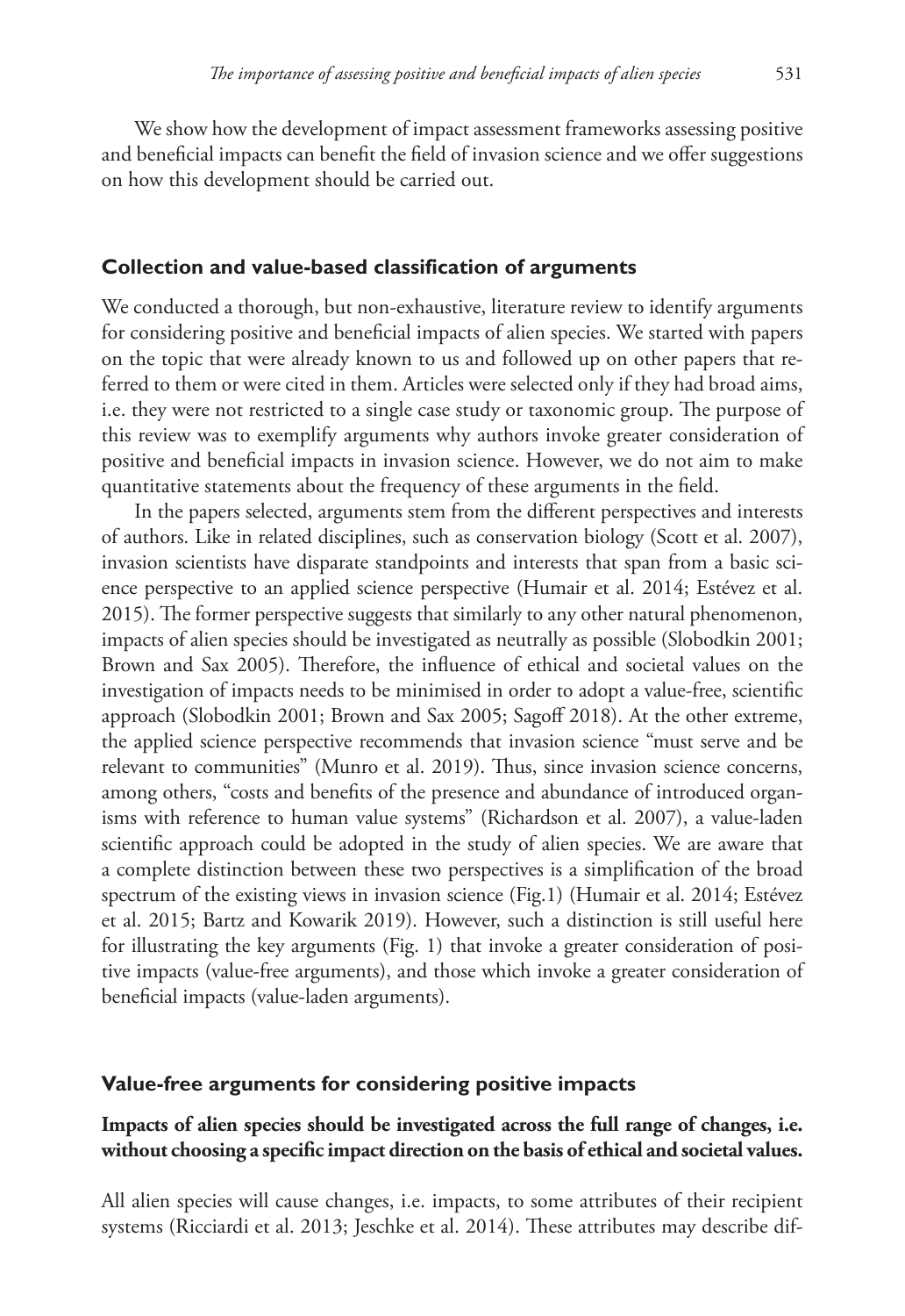ferent aspects of the recipient ecosystem, such as species diversity, total biomass, carbon sequestration capacity, fire intensity, pollination frequency, etc. Impacted attributes may also be associated with both human well-being and socio-economic aspects, such as the number of people employed in forestry or fishing, food security, livelihood and human connection to nature. Basic scientific arguments advocate that changes in attributes should be investigated independently from ethical values in order to be objective (Slobodkin 2001). Authors strictly supporting these arguments state that value judgements cannot be empirically tested and that some ecologists fallaciously confuse these judgements with descriptions of environmental changes (Brown and Sax 2005; Sagoff 2018). In other words, one should measure the increase of a given attribute (positive impact) and the decrease of the same attribute (negative impact) along the full spectrum of changes, without any specific focus on one of the two directions (Jeschke et al. 2014, Fig.1). Value-laden terms such as "beneficial" or "deleterious" should be avoided whereas terms such as "positive" or "negative" should be only used from a numerical standpoint, as in the increase or decrease in the value of a property (Brown and Sax 2005). Furthermore, this argument posits that invasion scientists should act similarly to astronomers or particle physicists, who analyse scientific phenomena without considering moral values or practical consequences of their scientific research (Slobodkin 2001; Brown and Sax 2004).

## **Impact magnitudes and underlying mechanisms are better understood for negative impacts**

Under a value-free perspective, value judgement should not interfere with the study of impacts; it is theoretically expected that studies targeting alien species assess their impacts on the recipient system independently and unbiasedly from impact directions (e.g. meta-analyses which use effect size, such as in Castro-Díez et al. 2019). However, biases towards negative impacts on native biota have been reported, i.e. predominantly reporting on native biota suffering from aliens and ignoring native biota that profit from the presence of alien species (Goodenough 2010; Schlaepfer et al. 2011; Fig.2). Furthermore, it is difficult to judge how large this alleged bias is because it is unknown if alien species more often cause a decrease (i.e. generate negative impacts), rather than an increase (i.e. generate positive impacts), to the attributes of their recipient systems (Charles and Dukes 2007; Vitule et al. 2012). An example of a negative impact may be the decrease of species diversity caused by alien populations of rodents introduced to islands (see also example 1, Fig.1), whereas an example of a positive impact may be the increase of local species diversity caused by the establishment of an alien invertebrate that acts as ecosystem engineer (Castilla et al. 2004).

Alternatively, there may be a bias toward studying and reporting negative impacts (Guerin et al. 2018). Multiple negative impacts of alien species (e.g. decrease in native population size) were considered as deleterious based on ethical and societal values (Jeschke et al. 2014; Bartz and Kowarik 2019). The urgency to investigate the conspicuous deleterious impacts that some aliens cause to native communities and human activities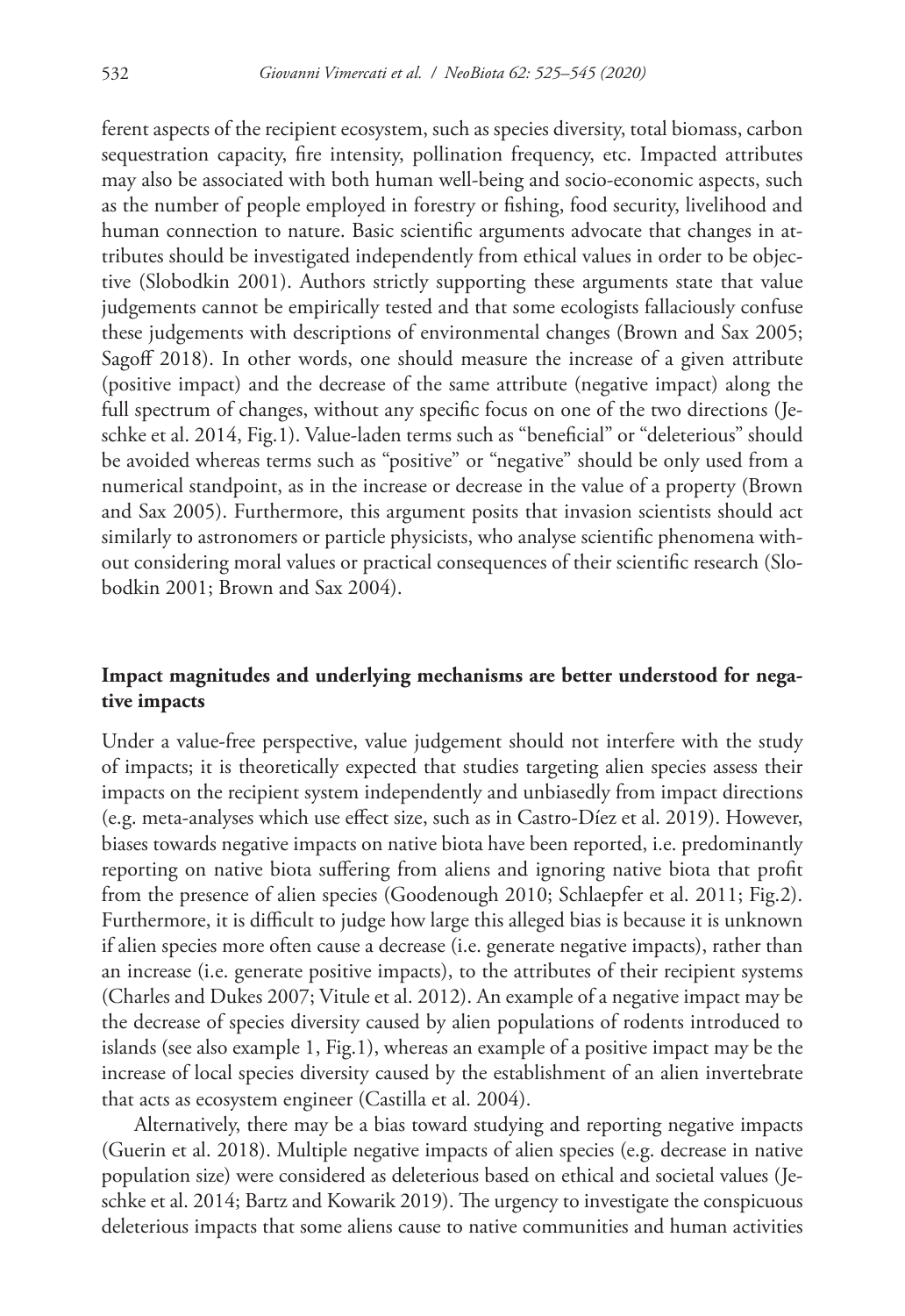

Figure 2. Plot reporting the number of articles and fitted linear regression obtained using the following search strings in Google Scholar at the end of October 2019: *In red*: "negative \* of alien species " OR "negative \* of non-native species " OR "negative \* of exotic species" OR "costs of alien species " OR "costs of non-native species " OR "costs of exotic species"; *In green*: "positive \* of alien species " OR "positive \* of non-native species " OR "positive \* of exotic species" OR "benefits of alien species " OR "benefits of non-native species " OR "benefits of exotic species".

(Richardson et al. 2000; Pyšek et al. 2008; Simberloff et al. 2012) might have contributed to this bias even among natural scientists. Such urgency was, for instance, emphasised during the Fourth Meeting of the Conference of the Parties to the Convention on Biological Diversity held in Slovakia in 1998, which first considered "including the subject of alien invasive species in its longer-term programme of work". The report of the meeting specifically noted "the significant adverse ecological and economic effects of certain alien species on biological diversity and human health" and "the importance of taking a precautionary and ecosystem approach when dealing with issues related to alien species" (UNEP 1998). The following editions of the conference considered "alien species that threaten ecosystems, habitat or species" as a cross-cutting and priority issue relevant to biological diversity, and advocated for the prevention and mitigation of their deleterious impacts, which has become a major cornerstone of invasion science. In addition to this, since many alien species were deliberately introduced to provide benefits to humans, such benefits might have seemed obvious, thereby preventing their systematic study. Many invasion scientists might also have investigated the unwanted deleterious consequences of alien taxa introductions in order to counterbalance a favourable attitude from many stakeholders towards alien taxa intentionally introduced for agriculture and forestry (Simberloff and Stiling 1996; Louda et al. 2003; Pyšek et al. 2008).

As most research assessing the impacts of alien species has been directed toward negative impacts, the magnitude of positive impacts has been rarely systematically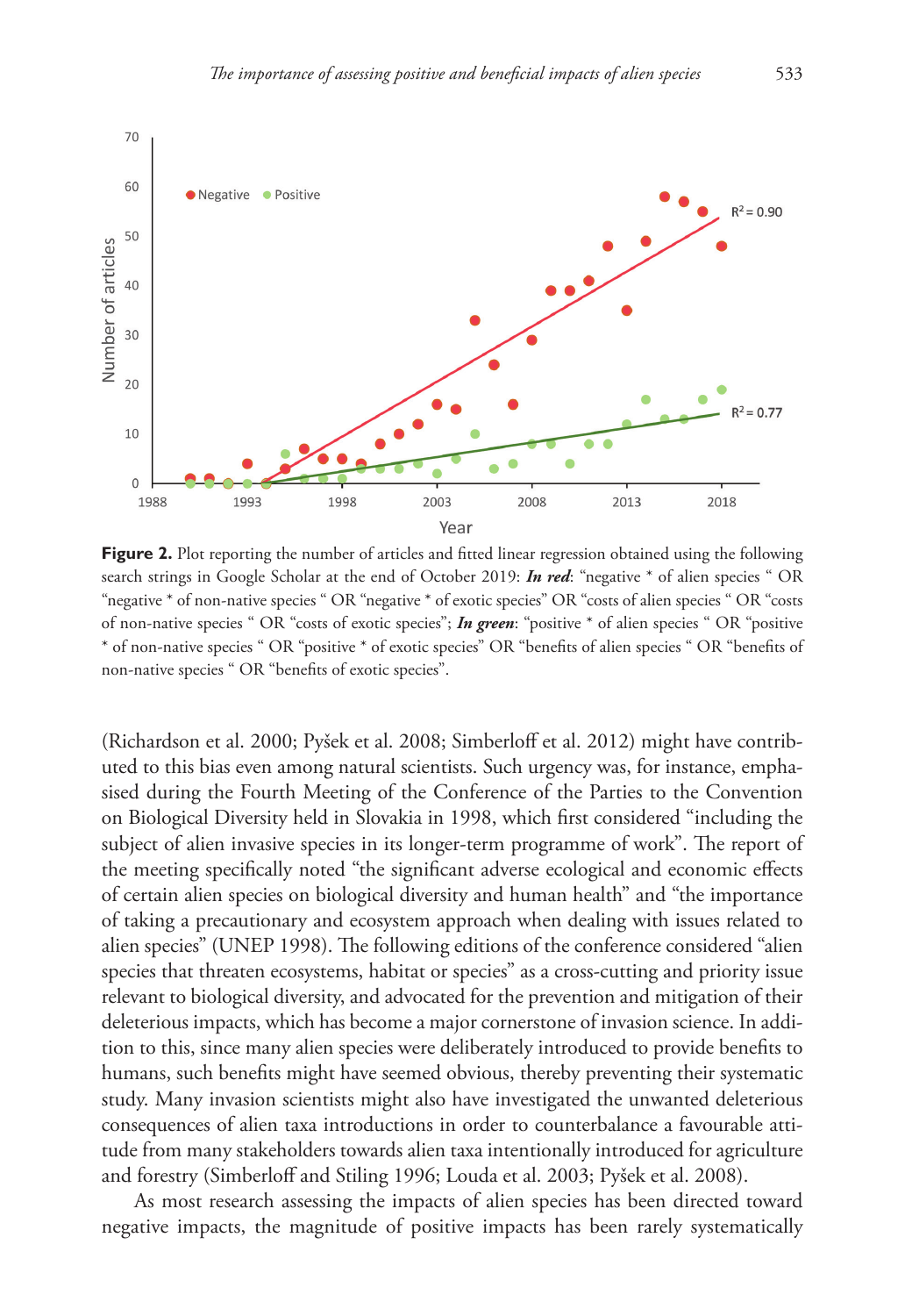assessed and quantified by using statistical or semi-quantitative tools (Goodenough 2010). Instead, the literature record of positive impacts seems rather anecdotal, with impacts usually defined according to human values (Vilà et al 2010; Schlaepfer et al. 2011). Thus, there are not only fewer studies that report positive impacts, but these studies often lack a systematic and evidence-based approach to classify and compare these impacts (Vilà et al 2010). Consequently, detailed descriptions of the mechanisms by which alien species can benefit their recipient ecological and the socio-economic systems are also scarce. Some mechanisms by which aliens positively affect the diversity and abundance of native taxa by providing food and refuge have been identified by Robinson et al. (2007), Goodenough (2010), Schlaepfer et al. (2011), McQuaid and Griffiths (2014) and Tassin and Kull (2015). Additionally, Kumschick et al. (2012) described mechanisms such as herbivory, competition or predation by which aliens may affect species that are degrading the ecosystem and thereby restore its historical functional state. Further studies on these underlying mechanisms may provide ecoevolutionary insights around alien-native coevolution, rapid adaptation, biotic resistance and niche vacancy. Greater knowledge has probably been gained around socioeconomic benefits to human-well-being, as multiple authors identified mechanisms by which aliens increase ecosystem services and decrease ecosystem disservices (Katsanevakis et al. 2014; Vaz et al. 2017; Knapp et al. 2019; Shackleton et al. 2019a; Milanović et al. 2020). Despite these efforts, unified systematic approaches to capture the diversity of positive and beneficial impacts of aliens across taxa and geographic regions are still lacking.

#### **Value-laden arguments for considering beneficial impacts**

## **Many impacts may be perceived as beneficial according to the same ethical and societal values used to define deleterious impacts**

Although impacts cannot be defined as deleterious or beneficial in an absolute way, changes caused by alien species may still be perceived as deleterious or beneficial according to societal and ethical values (Fig.1, Vilà et al. 2010; Kumschick et al. 2012; Jeschke et al. 2014; Bartz and Kowarik 2019). Alien species can alter the demography of endangered populations and permanently modify native communities (Doherty et al. 2008, Gurevitch and Padilla 2004). Since native populations and communities have high conservation value, their decrease (i.e. negative impact) can be considered deleterious from a value-laden perspective (example 1, Fig.1). This nature conservation perspective guided the development of some impact assessment frameworks frequently used (Vilà et al. 2019), such as the GISS framework (Nentwig et al. 2016) and the EICAT framework (Blackburn et al. 2014; Hawkins et al 2015; IUCN 2020), which both assess the deleterious impacts of alien species on native taxa. Alien species may also be perceived as deleterious to socio-economic systems and human well-being. For example, when alien species impede human activities such as fishing and farming or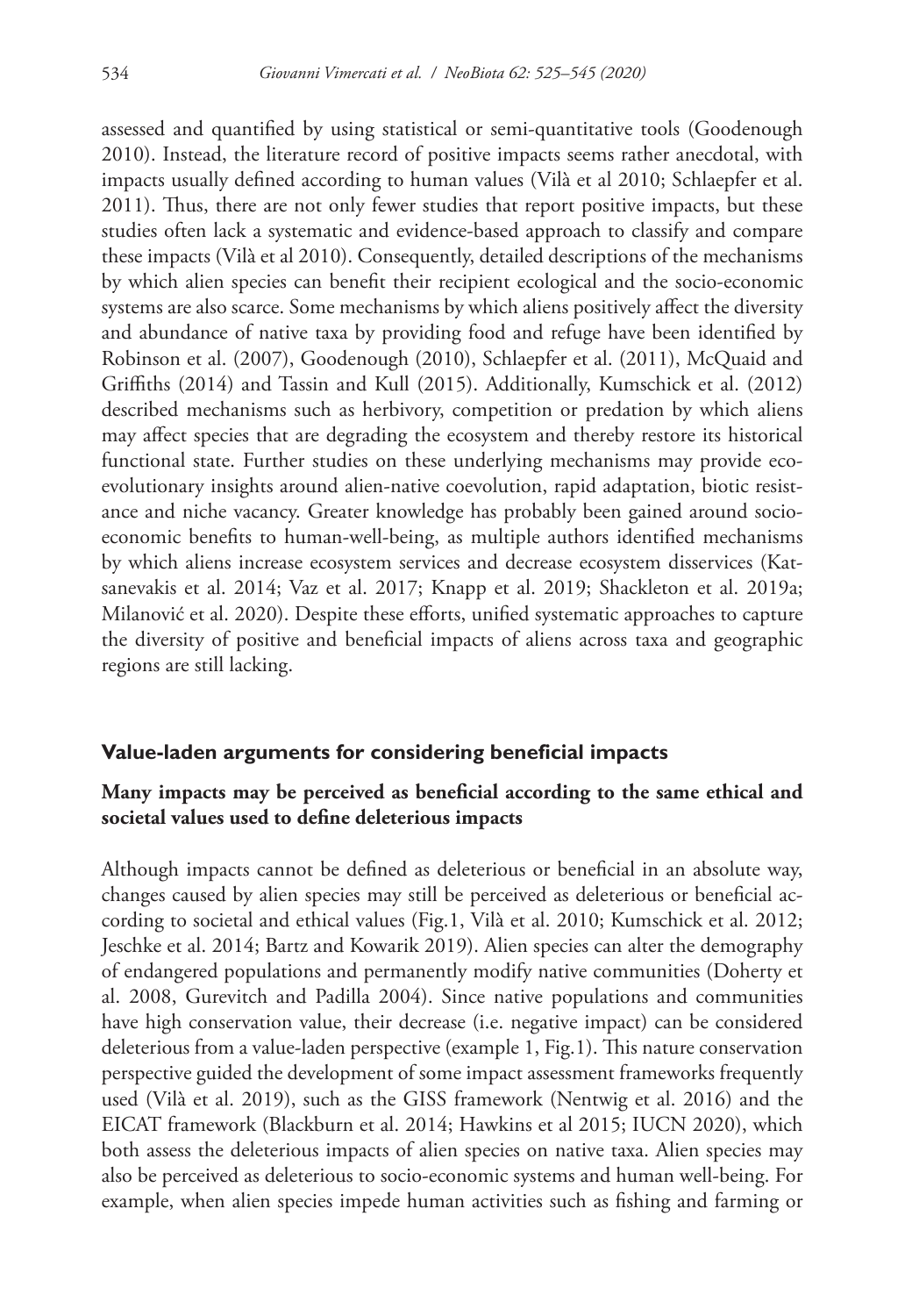impair human health (Mazza et al. 2014; Rai and Singh 2020), personal safety or material and immaterial assets (Bacher et. al. 2018). Deleterious impacts on the social and economic sectors have been captured in the SEICAT framework (Socio-Economic Impact Classification of Alien Taxa), which adopts a scoring system analogous to EI-CAT to assess how human activities are affected by alien species (Bacher et al. 2018). Some impact assessment frameworks such as GISS (Nentwig et al. 2016) and INSEAT (Martinez-Cillero 2019), and many risk assessment frameworks, evaluate deleterious socio-economic impacts (for a review of impact assessment frameworks see Strubbe et al. 2019 and Vilà et al. 2019; for a review of risk assessment frameworks see Leung et al. 2012 and Kumschick and Richardson 2013).

Analogously to negative impacts that are perceived as deleterious to native communities and humans, many positive impacts can be considered beneficial according to values associated with nature conservation and human well-being. For example, some alien species may moderately increase fire frequency in their introduced range, thus providing benefits to native pyrophytes which require fire for germination (example 3 in Fig. 1). Alien plants can also increase the biomass of a recipient ecosystem, thus being beneficial to global carbon sequestration (example 4 in Fig. 1). Additionally, many alien species increase attributes that are relevant to societal values and human wellbeing. In other words, they increase existent, or provide additional, ecosystem services or beneficial contributions to people's quality of life (Díaz et al. 2018) such as food and water provision, soil and sand stabilisation and nitrogen fixation (Vaz et al. 2017; Milanović et al. 2019; Shackleton et al. 2019a). In a world of increasing environmental issues, aliens can also help to reduce the impact of other stressors. Examples include alien plants which mitigate the effects of climate change by facilitating coastal protection from erosion and favouring carbon sequestration (example 4 in Fig. 1, Essl. et al. 2017, in Castro-Díez et al. 2019). However, not all environmental and socio-economic beneficial impacts coincide with positive impacts; for example, in the impact scoring framework proposed by Kumschick et al. (2012), beneficial impacts of alien animals are quantified by measuring to what extent they reduce the population density of species degrading the ecosystem (e.g. pest species). In other words, a negative impact (e.g. decrease of pest species abundance), may thus be considered beneficial from a nature conservation standpoint or according to other values and interests (example 2, Fig.1). An alien bio-control agent (e.g. a parasitoid wasp) that reduces the abundance of an agricultural pest can be similarly considered beneficial to farmers and other stakeholders. Such species can thus provide additional benefits to humans by reducing ecosystem disservices (Vaz et al. 2017; Knapp et al. 2019; Milanović et al. 2019).

## **The consideration of beneficial impacts improves management and prioritisation decisions**

Human values and interests associated with the impacts of alien species affect whether and how these species can be managed. Some alien species have been intentionally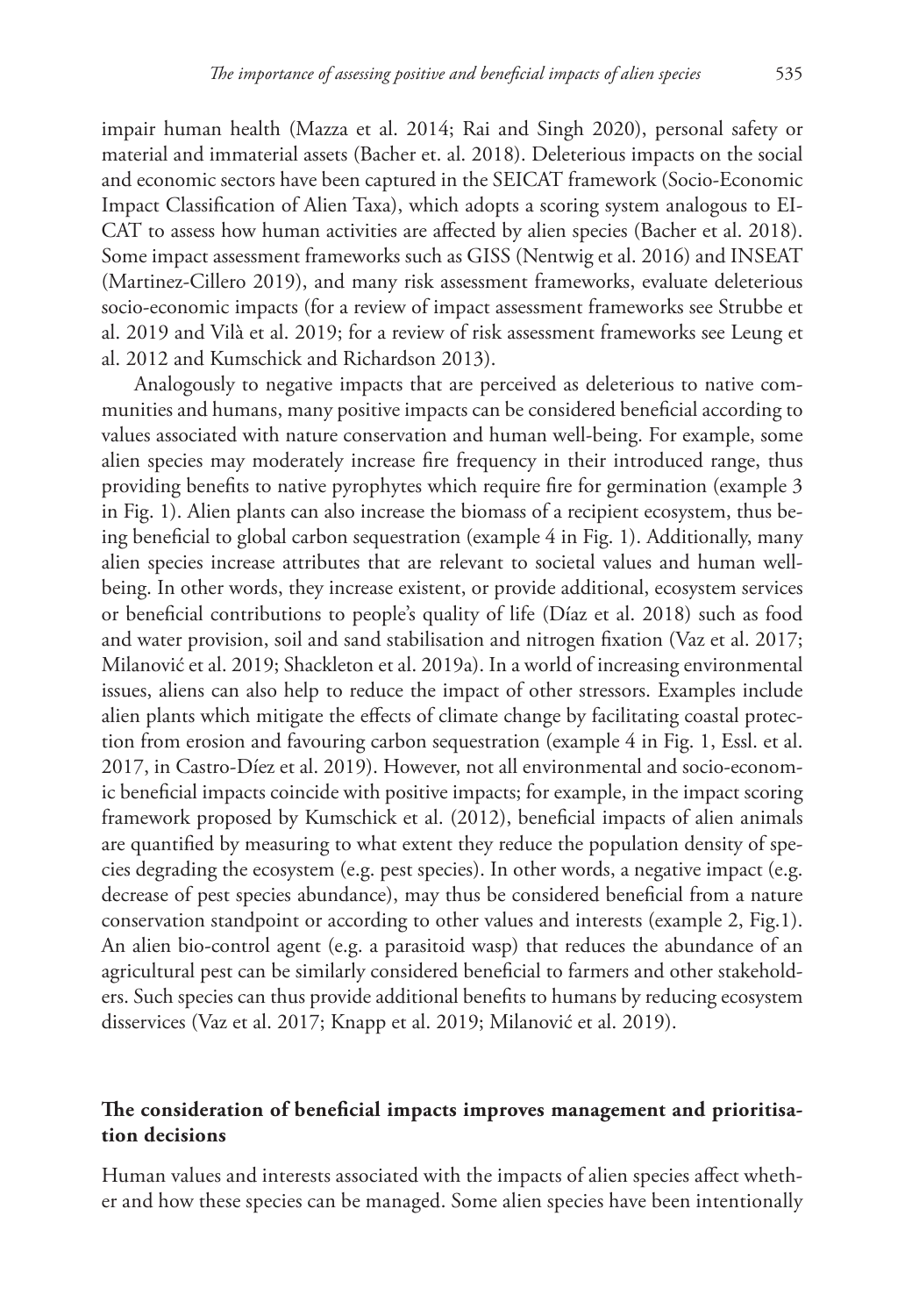introduced because of the benefits they can provide to people (Castro-Díez et al. 2019). Additionally, many aliens cause low or insignificant impacts to their recipient systems and can be simply considered inconsequential for ecosystems and society (Zengeya et al. 2017). Beneficial and inconsequential species do not generally require management interventions, and their prompt identification facilitates the allocation of management resources elsewhere (van Wilgen and Richardson 2004; Zengeya et al. 2017). Aliens that provide beneficial impacts to human well-being might, however, decrease the demography of native populations, thus being deleterious from a nature conservation standpoint (Doherty et al. 2008). More generally, stakeholders may have such disparate values and interests that their perception toward alien species can be simultaneously favourable and unfavourable (Novoa et al. 2018; Shackleton et al 2019b). Such disparate values (examples 2,3 and 4, Fig.1) may cause a conflict of interests among different stakeholders and hamper management implementation (Jeschke et al. 2014; Crowley et al. 2017; Essl et al. 2017; Zengeya et al. 2017). For instance, van Wilgen and Wilson (2018) showed that control and regulation of a few alien taxa such as pine trees (*Pinus* spp.) and the rainbow trout (*Oncorhynchus mykiss*) were extremely controversial in South Africa, given these species cause both beneficial and deleterious impacts on different sectors of society. Analogously, the control of Paterson's curse (*Echium plantagineum*), an alien plant that is highly toxic to livestock, has generated conflicts between Australian farmers and beekeepers, with the latter benefiting from the nectar produced by the plant (Messing 2000). Transparent and evidence-based descriptions of beneficial and deleterious impacts of alien species may thus help to support prioritisation, clarify and motivate values underlying management, identify conflicts of interests and advance dialogue among stakeholders.

# **Reasons and suggestions to develop frameworks assessing positive and beneficial impacts**

We show that arguments from different perspectives invoke a greater consideration of positive and beneficial impacts in invasion science. The development of assessment frameworks that classify deleterious and negative impacts through a standardised and evidence-based approach (e.g. EICAT and SEICAT) has improved our understanding of such impacts. These frameworks describe the different ways in which alien taxa deleteriously interact with native taxa (impact mechanisms), and quantify the severity of such interactions (impact magnitude) (Blackburn et al. 2014; Nentwig et al. 2016; Bacher et al. 2018). The application of these frameworks to different taxa and ecosystems has allowed for the investigation of factors driving impact magnitude (e.g., Kumschick et al. 2013; Measey et al. 2016; Novoa et al. 2016; Evans et al. 2018) and the ranking of hundreds of alien species based on their deleterious impacts (e.g. Kumschick et al. 2015; Nentwig et al. 2018). Given the above considerations, some of these frameworks might be adapted to assess beneficial impacts. Detailed descriptions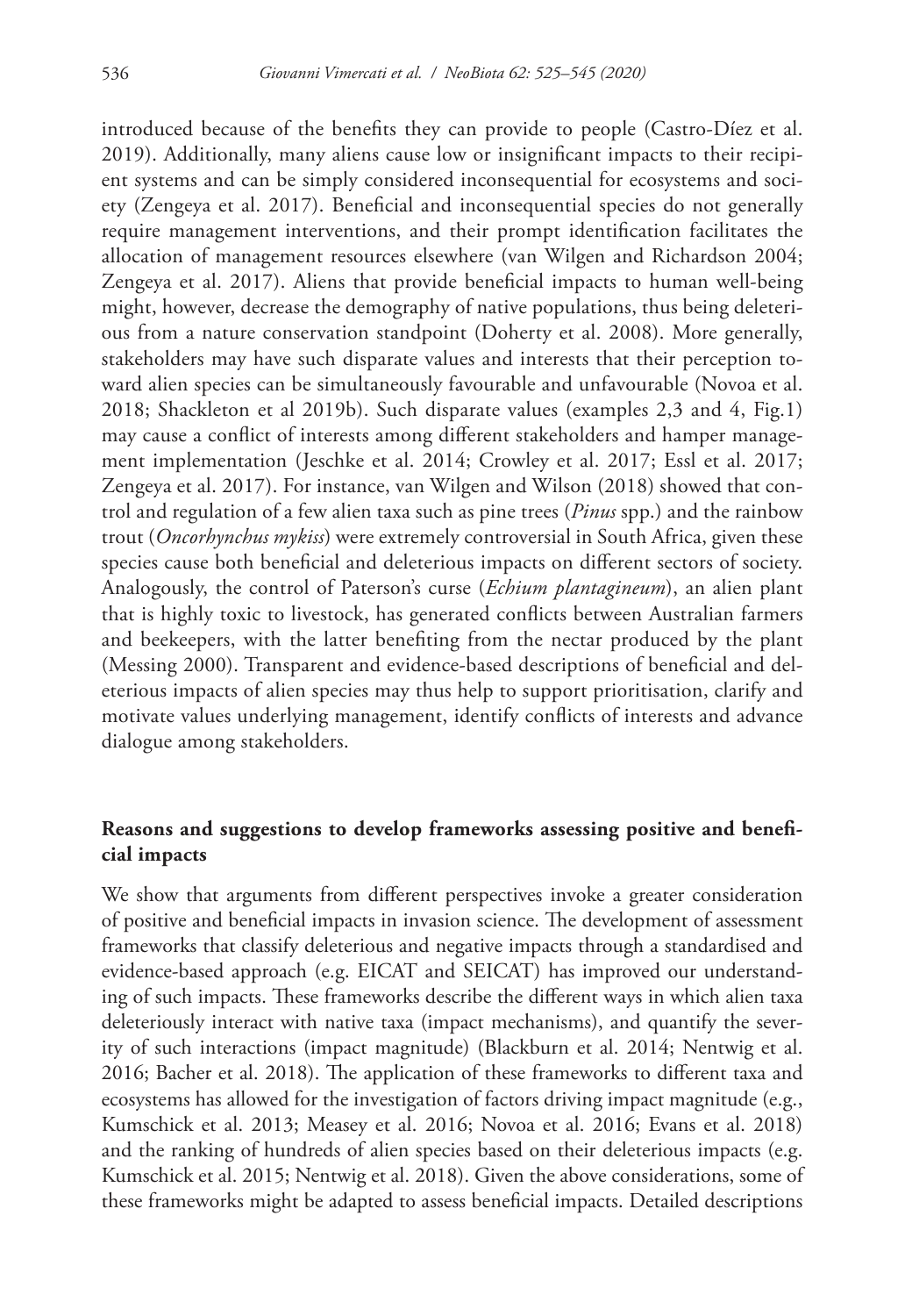provided by these frameworks around mechanisms by which alien species cause deleterious impacts can be extended to capture mechanisms linked to beneficial impacts (i.e. Blackburn et al. 2014; Nentwig et al. 2016). Approaches adopted by existing frameworks to evaluate assessment uncertainty can also be followed because they might help to overcome methodological limitations associated with transparency, clarity and reproducibility (Vilà et al. 2019; Probert et al. 2020). However, some conceptual and methodological aspects should be considered when developing frameworks that assess positive and beneficial impacts.

Impact assessment frameworks classify deleterious impacts according to their magnitudes, i.e. by measuring to what extent alien taxa affect reference attributes. This facilitates comparison among taxonomically distant alien species and across spatial scale and habitats. However, several different strategies have been adopted to measure impact magnitudes. Frameworks such as those proposed by Sandvik et al. (2013) and Martinez-Cillero et al. (2019) use ranking scales which distinguish between low (or noticeable), substantial (or medium), and high (intense) impacts. The scales may be associated with parameters that can be numerically quantified such as the spatial extent of the non-native range, genetic diversity, fitness and abundance of native individuals or provision of ecosystem services (Bartz and Kowarik 2019; Crystal-Ornelas and Lockwood 2020). As a consequence, such scoring scales could be easily adapted to assess bidirectional changes (Martinez-Cillero et al. 2019). Although general scaling approaches may allow the assessment of many alien species and adopt a fully symmetrical bidirectional approach (Zengeya et al. 2017), they may still be prone to subjectivity, especially when the distinction between the magnitude levels is not accurately described. The EICAT framework (Blackburn et al. 2014), on the contrary, clarifies differences between magnitude levels by assuming that with each level of impact magnitude (from minimal concern to massive), a different level of organisation is affected (from native individuals to native communities). Clarity in describing distinct levels of impact magnitude might have contributed to the increasing use of EICAT among scientists and practitioners (Kumschick et al. 2020a). An analogous scoring approach that assesses ecological impacts based on organisation level has been also developed by Olenin et al. (2007). Such approaches, however, define the highest levels of impact magnitude according to the capacity of alien species to cause the extinction of a native species (Olenin et al. 2007; Blackburn et al. 2014). As extinction cannot be exactly mirrored by any other positive ecological phenomenon, the development of a perfectly symmetrical bidirectional adaptation of these schemes might be difficult to achieve. As a consequence, not all impact assessment frameworks can, or need to, adopt a fully symmetric bidirectional scoring scale to assess impact magnitudes. This limitation should be recognised in any conceptual attempt to adapt existing frameworks in order to assess the benefits of alien species.

Impact assessment frameworks are generally developed based on different values that should be recognised and explicitly stated. Values and perspectives influence how we select the attributes of ecosystems or human activities that will be assessed (Bartz and Kowarik 2019; Strubbe et al. 2019) and must be considered when making management recommendations and in final decision making (Probert et al. 2020). However, values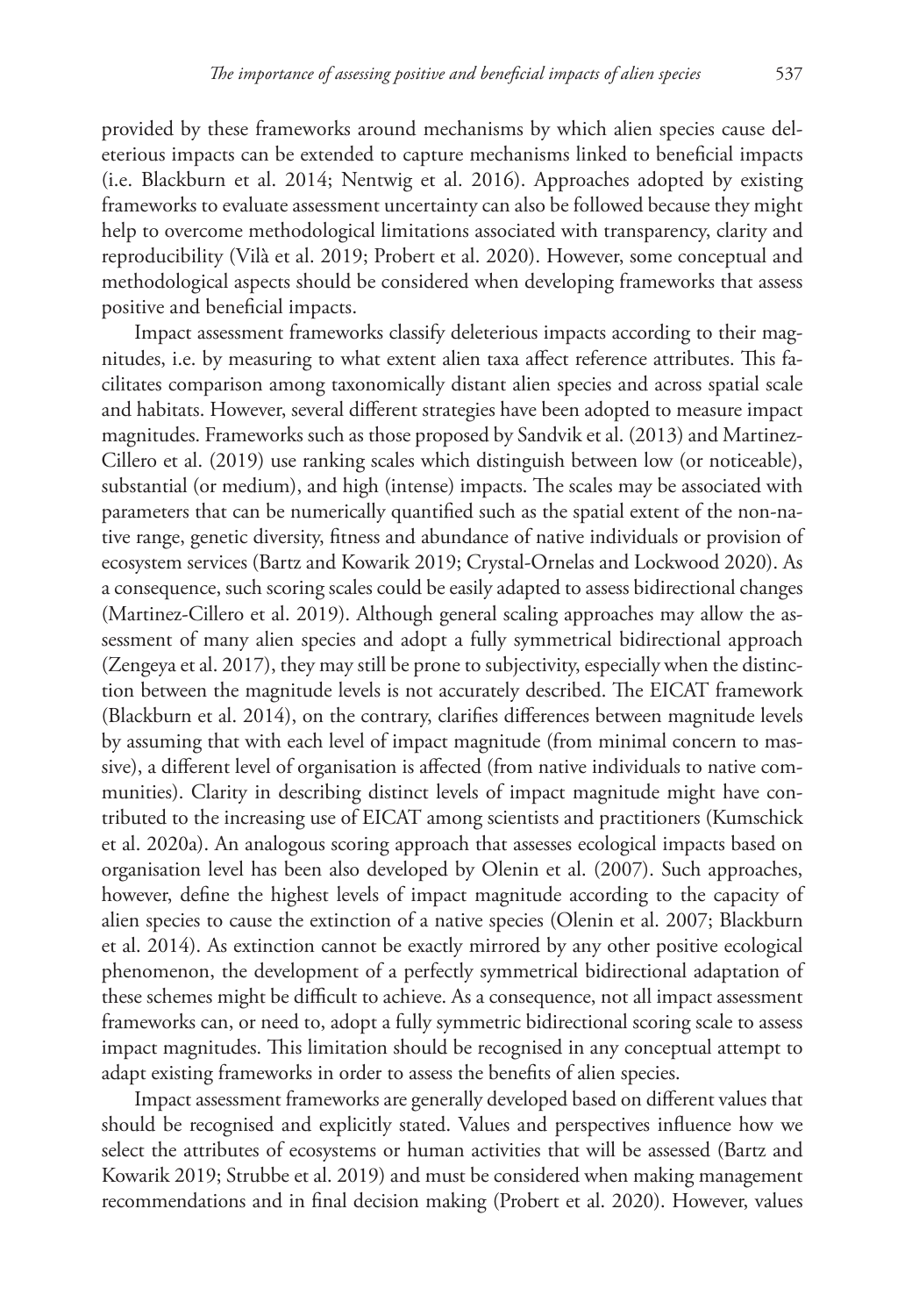and perspectives also define the aims and the intrinsic limitations of each framework. For example, when evaluating the changes caused by an alien species to the community of the recipient environment, we should choose and specify which taxa are taken into consideration. Scientists embracing a conservation standpoint might consider only native, or even endangered taxa, as they aim to quantify alien impacts on species of conservation interest. Scientists who follow a more basic science approach, however, could consider all taxa independently of their origin, as their aim is to measure the negative or positive impacts of aliens from a value-free perspective. The development of a framework that assesses deleterious and beneficial impacts should thus disclose which values underlie the framework and whether the framework distinguishes between deleterious/beneficial impacts and negative/positive impacts. Such a disclosure of values can also be facilitated by the development, and adoption, of a more neutral and transparent terminology in invasion science. The distinction we have drawn in our manuscript between positive/ negative and beneficial/deleterious impacts, for example, has been instrumental in defining impacts regardless of whether they were associated with human values. Both terms "positive" and "negative", however, have in general an intrinsic value connotation and are often used as synonyms of "beneficial" or "favourable" and "detrimental" or "deleterious" in invasion science and other scientific disciplines. Given this lack of linguistic consistency, there might be the necessity to develop a more neutral and transparent terminology in invasion science that unequivocally clarifies whether an impact is defined in accordance to human values or only from a mathematical and value-free perspective.

## **Conclusion**

When underlying values are explicitly stated and intrinsic limitations are openly recognised, the development of frameworks that assess positive and beneficial impacts might advance our scientific understanding of impact dynamics and generate reliable information for management and prioritisation. Adapting existing or developing novel frameworks to quantify these impacts should not be seen as an attempt to outweigh or discount deleterious impacts of alien taxa (EFSA 2011) but rather as an opportunity to provide an additional piece of information for scientists, managers and policymakers.

## **Acknowledgments**

This paper emerged from a workshop on 'Frameworks used in Invasion Science' hosted by the DSI-NRF Centre of Excellence for Invasion Biology in Stellenbosch, South Africa, 11–13 November 2019, that was supported by the National Research Foundation of South Africa and Stellenbosch University. We thank the handling editor and reviewers for their helpful comments and suggestions, which improved the quality of the manuscript. We thank Ingolf Kühn, Belinda Gallardo, Ross Shackleton and Louisa Wood for fruitful discussions around the evaluation of positive and beneficial impacts of alien spe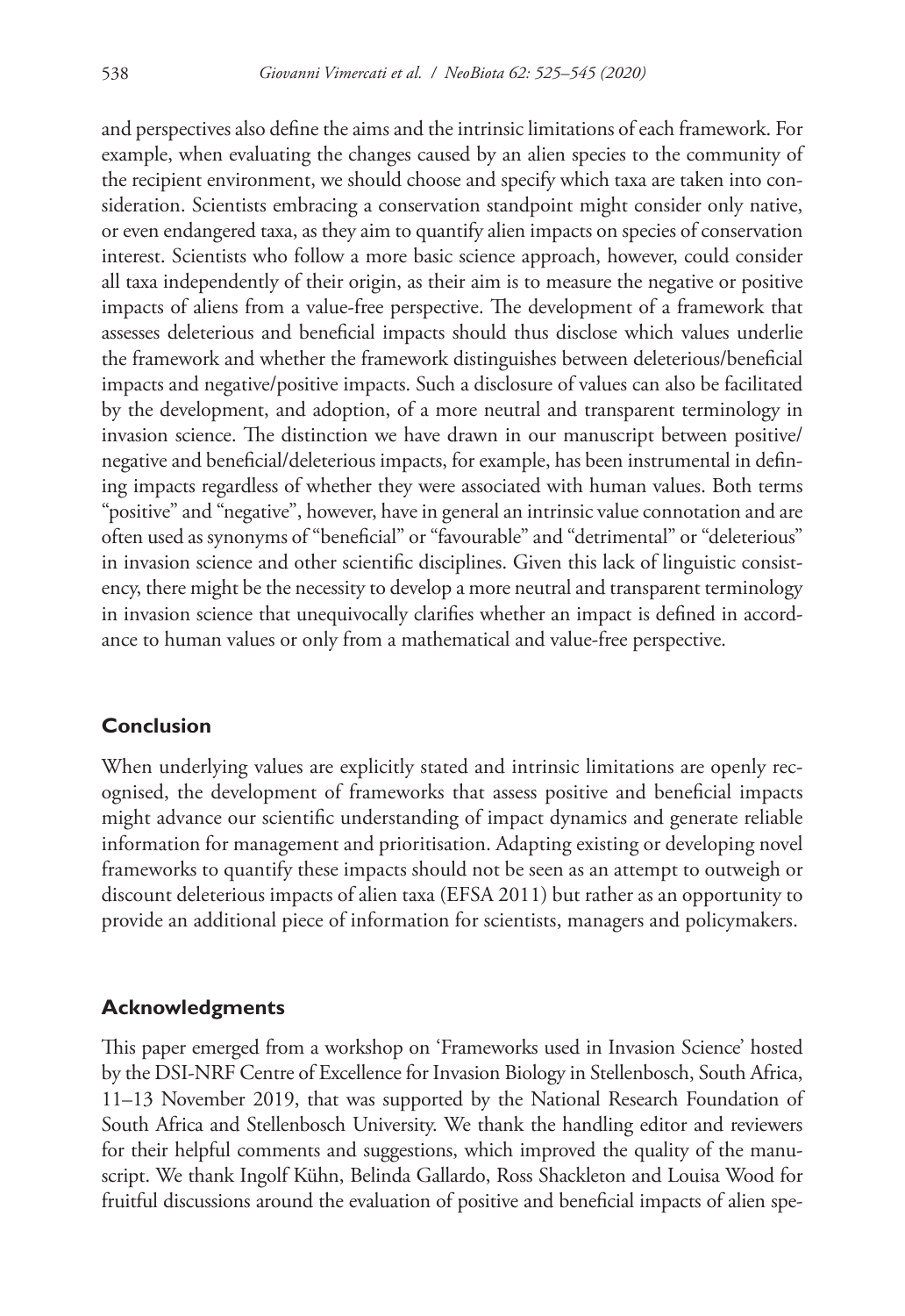cies through impact assessment frameworks. GV, LV, AFP and SB acknowledge funding from the Swiss National Science Foundation (grant numbers 31003A\_179491 and 31BD30\_184114) and the Belmont Forum – BiodivERsA International joint call project InvasiBES (PCI2018-092939). SK acknowledges the support of the DSI-NRF Centre of Excellence for Invasion Biology (CIB) and Stellenbosch University, and the South African Department of Forestry, Fisheries and the Environment (DFFtE) noting that this publication does not necessarily represent the views or opinions of DFFtE or its employees.

### **References**

- Bacher S, Blackburn TM, Essl F, Genovesi P, Heikkilä J, Jeschke JM, Jones G, Keller R, Kenis M, Kueffer C, Martinou AF, Nentwig W, Pergl J, Pyšek P, Rabitsch W, Richardson DM, Roy HE, Saul WC, Scalera R, Vilà M, Wilson JRU, Kumschick S (2018) Socio-economic impact classification of alien taxa (SEICAT). Methods in Ecology and Evolution 9: 159– 168.<https://doi.org/10.1111/2041-210X.12844>
- Bartz R, Kowarik I (2019) Assessing the environmental impacts of invasive alien plants: A review of assessment approaches. NeoBiota 43: 69–99. [https://doi.org/10.3897/neobio](https://doi.org/10.3897/neobiota.43.30122)[ta.43.30122](https://doi.org/10.3897/neobiota.43.30122)
- Blackburn TM, Essl F, Evans T, Hulme PE, Jeschke JM, Kühn I, Kumschick S, Marková Z, Mrugała A, Nentwig W, Pergl J, Pyšek P, Rabitsch W, Ricciardi A, Richardson DM, Sendek A, Vilà M, Wilson JRU, Winter M, Genovesi P, Bacher S (2014) A Unified Classification of Alien Species Based on the Magnitude of their Environmental Impacts. PLoS Biology 12.<https://doi.org/10.1371/journal.pbio.1001850>
- Boltovskoy D, Sylvester F, Paolucci EM (2018) Invasive species denialism: Sorting out facts, beliefs, and definitions. Ecology and Evolution 8: 11190–11198.<https://doi.org/10.1002/ece3.4588>
- Bomford M, Glover J (2004) Risk assessment model for the import and keeping of exotic freshwater and estuarine finfish A report produced by the Bureau of Rural Sciences for The Department of Environment and Heritage.<http://www.dcita.gov.au/cca>[March 31, 2020]
- Brown JH, Sax DF (2005) Biological invasions and scientific objectivity: Reply to Cassey et al. (2005). Austral Ecology 30: 481–483.<https://doi.org/10.1111/j.1442-9993.2005.01504.x>
- Castilla JC, Lagos NA, Cerda M (2004) Marine ecosystem engineering by the alien ascidian Pyura praeputialis on a mid-intertidal rocky shore. Marine Ecology Progress Series 268: 119–130.<https://doi.org/10.3354/meps268119>
- Castro-Díez P, Vaz AS, Silva JS, van Loo M, Alonso Á, Aponte C, Bayón Á, Bellingham PJ, Chiuffo MC, DiManno N, Julian K, Kandert S, La Porta N, Marchante H, Maule HG, Mayfield MM, Metcalfe D, Monteverdi MC, Núñez MA, Ostertag R, Parker IM, Peltzer DA, Potgieter LJ, Raymundo M, Rayome D, Reisman-Berman O, Richardson DM, Roos RE, Saldaña A, Shackleton RT, Torres A, Trudgen M, Urban J, Vicente JR, Vilà M, Ylioja T, Zenni RD, Godoy O (2019) Global effects of non-native tree species on multiple ecosystem services. Biological Reviews 94: 1477–1501. <https://doi.org/10.1111/brv.12511>
- Charles H, Dukes JS (2007) Impacts of invasive species on ecosystem services. Biological Invasions 193: 217–237. [https://doi.org/10.1007/978-3-540-36920-2\\_13](https://doi.org/10.1007/978-3-540-36920-2_13)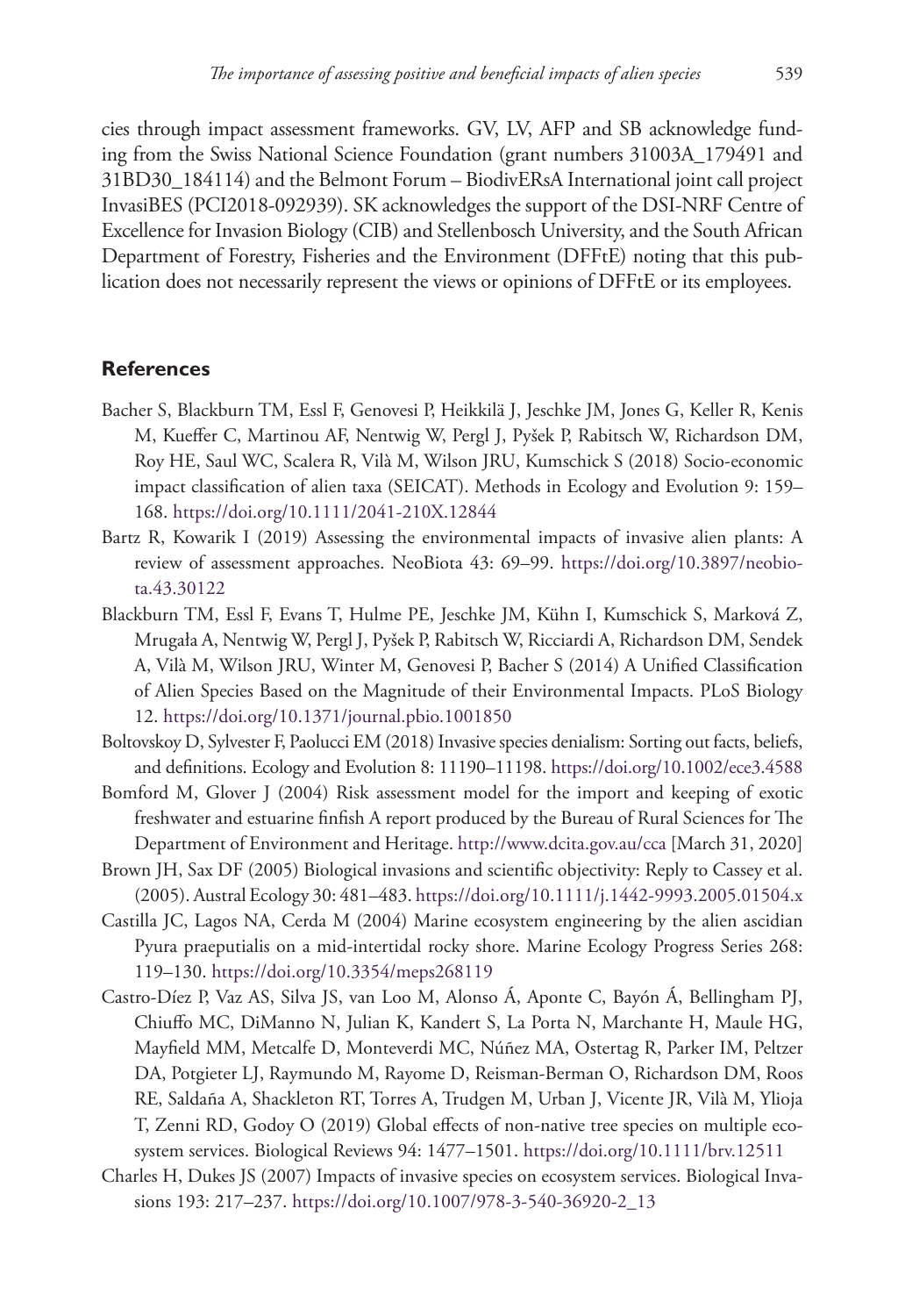- Copp GH, Russell IC, Peeler EJ, Gherardi F, Tricarico E, Macleod A, Cowx IG, Nunn AD, Occhipinti-Ambrogi A, Savini D, Mumford J, Britton JR (2016) European Non-native Species in Aquaculture Risk Analysis Scheme – a summary of assessment protocols and decision support tools for use of alien species in aquaculture. Fisheries Management and Ecology 23: 1–11. <https://doi.org/10.1111/fme.12074>
- Crowley SL, Hinchliffe S, McDonald RA (2017) Invasive species management will benefit from social impact assessment. Journal of Applied Ecology 54: 351–357. [https://doi.](https://doi.org/10.1111/1365-2664.12817) [org/10.1111/1365-2664.12817](https://doi.org/10.1111/1365-2664.12817)
- Crystal-Ornelas R, Lockwood JL (2020) The "known unknowns" of invasive species impact measurement. Biological Invasions 22: 1513–1525.<https://doi.org/10.1007/s10530-020-02200-0>
- Díaz S, Pascual U, Stenseke M, Martín-López B, Watson RT, Molnár Z, Hill R, Chan KMA, Baste IA, Brauman KA, Polasky S, Church A, Lonsdale M, Larigauderie A, Leadley PW, van Oudenhoven APE, van der Plaat F, Schröter M, Lavorel S, Aumeeruddy-Thomas Y, Bukvareva E, Davies K, Demissew S, Erpul G, Failler P, Guerra CA, Hewitt CL, Keune H, Lindley S, Shirayama Y (2018) Assessing nature's contributions to people. Science 359: 270–272.<https://doi.org/10.1126/science.aap8826>
- Doherty TS, Glen AS, Nimmo DG, Ritchie EG, Dickman CR (2016) Invasive predators and global biodiversity loss. Proceedings of the National Academy of Sciences of the United States of America 113: 11261–11265. <https://doi.org/10.1073/pnas.1602480113>
- EFSA Panel on Plant Health (2011) Guidance on the environmental risk assessment of plant pests. EFSA Journal 9: 1–121. <https://doi.org/10.2903/j.efsa.2011.2460>
- Essl F, Hulme PE, Jeschke JM, Keller R, Pyšek P, Richardson DM, Saul WC, Bacher S, Dullinger S, Estévez RA, Kueffer C, Roy HE, Seebens H, Rabitsch W (2017) Scientific and normative foundations for the valuation of alien-species impacts: Thirteen core principles. BioScience 67: 166–178. <https://doi.org/10.1093/biosci/biw160>
- Essl F, Dullinger S, Rabitsch W, Hulme PE, Hülber K, Jarošík V, Kleinbauer I, Krausmann F, Kühn I, Nentwig W, Vilà M, Genovesi P, Gherardi F, Desprez-Loustau ML, Roques A, Pyšek P (2011) Socioeconomic legacy yields an invasion debt. Proceedings of the National Academy of Sciences of the United States of America 108: 203–207. [https://doi.](https://doi.org/10.1073/pnas.1011728108) [org/10.1073/pnas.1011728108](https://doi.org/10.1073/pnas.1011728108)
- Estévez RA, Anderson CB, Pizarro JC, Burgman MA (2015) Clarifying values, risk perceptions, and attitudes to resolve or avoid social conflicts in invasive species management. Conservation Biology 29: 19–30. <https://doi.org/10.1111/cobi.12359>
- Evans T, Kumschick S, Şekercioğlu ÇH, Blackburn TM (2018) Identifying the factors that determine the severity and type of alien bird impacts. Diversity and Distributions 24: 800–810.<https://doi.org/10.1111/ddi.12721>
- Goodenough A (2010) Are the ecological impacts of alien species misrepresented? A review of the "native good, alien bad" philosophy. Community Ecology 11: 13–21. [https://doi.](https://doi.org/10.1556/ComEc.11.2010.1.3) [org/10.1556/ComEc.11.2010.1.3](https://doi.org/10.1556/ComEc.11.2010.1.3)
- Guerin GR, Martín-Forés I, Sparrow B, Lowe AJ (2018) The biodiversity impacts of nonnative species should not be extrapolated from biased single-species studies. Biodiversity and Conservation 27: 785–790. <https://doi.org/10.1007/s10531-017-1439-0>
- Gurevitch J, Padilla DK (2004) Are invasive species a major cause of extinctions? Trends in Ecology and Evolution 19: 470–474.<https://doi.org/10.1016/j.tree.2004.07.005>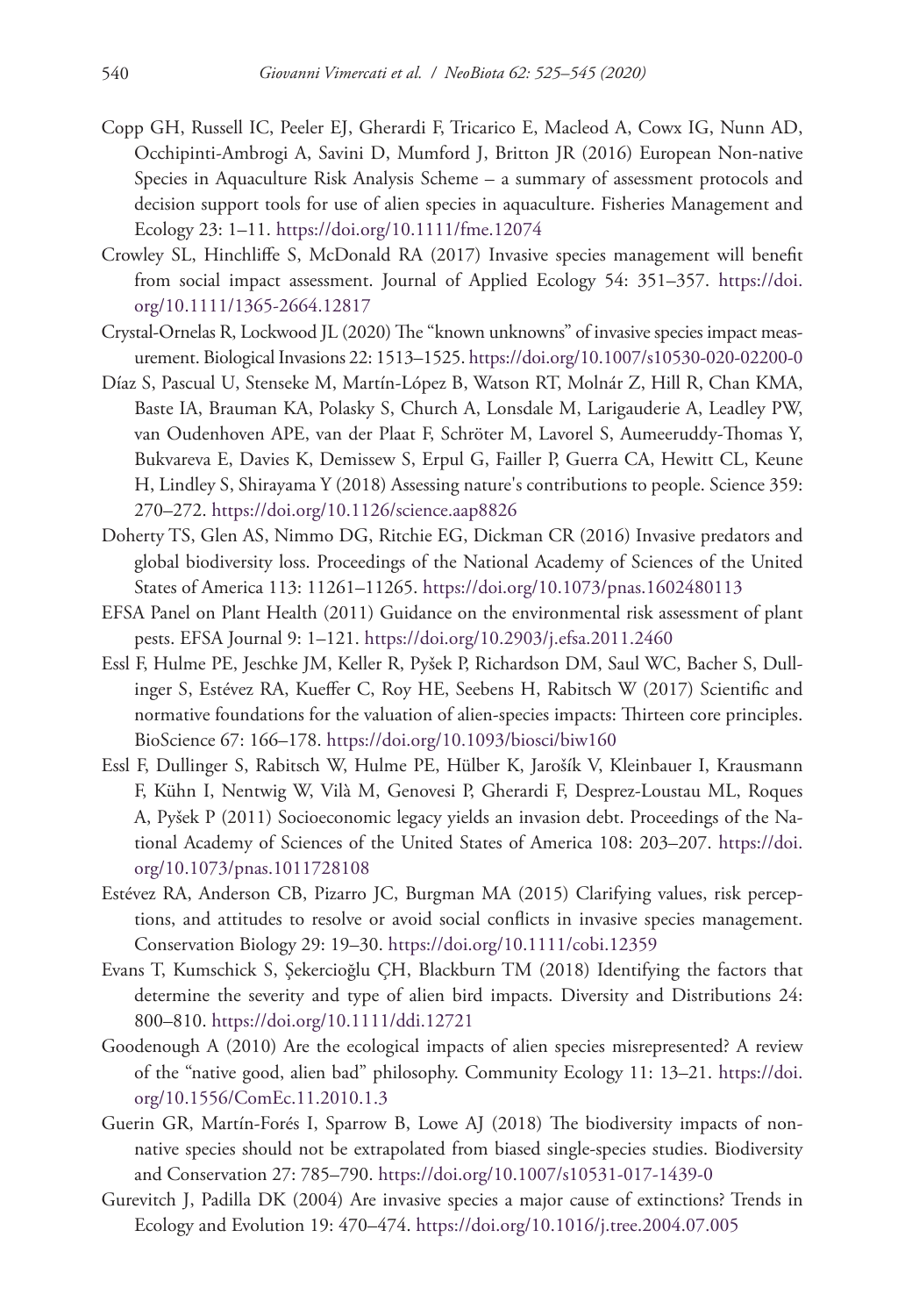- Hawkins CL, Bacher S, Essl F, Hulme PE, Jeschke JM, Kühn I, Kumschick S, Nentwig W, Pergl J, Pyšek P, Rabitsch W, Richardson DM, Vilà M, Wilson JRU, Genovesi P, Blackburn TM (2015) Framework and guidelines for implementing the proposed IUCN Environmental Impact Classification for Alien Taxa (EICAT). Diversity and Distributions 21: 1360–1363.<https://doi.org/10.1111/ddi.12379>
- Humair F, Edwards PJ, Siegrist M, Kueffer C (2014) Understanding misunderstandings in invasion science: why experts don't agree on common concepts and risk assessments. Neo-Biota 20: 1–30.<https://doi.org/10.3897/neobiota.20.6043>
- IUCN (2020) IUCN EICAT Categories and Criteria. The Environmental Impact Classification for Alien Taxa (EICAT): First edition. Gland, Switzerland and Cambridge, UK: IUCN.<https://doi.org/10.2305/IUCN.CH.2020.05.en>
- Jeschke JM, Bacher S, Blackburn TM, Dick JTA, Essl F, Evans T, Gaertner M, Hulme PE, Kühn I, Mrugała A, Pergl J, Pyšek P, Rabitsch W, Ricciardi A, Richardson DM, Sendek A, Vilà M, Winter M, Kumschick S (2014) Defining the impact of non-native species. Conservation Biology 28: 1188–1194. <https://doi.org/10.1111/cobi.12299>
- Katsanevakis S, Wallentinus I, Zenetos A, Leppäkoski E, Çinar ME, Oztürk B, Grabowski M, Golani D, Cardoso AC (2014) Impacts of invasive alien marine species on ecosystem services and biodiversity: A pan-European review. Aquatic Invasions 9: 391–423.<https://doi.org/10.3391/ai.2014.9.4.01>
- Knapp S, Winter M, Zehnsdorf A, Kühn I (2019) How Good Are Bad Species? Atlas of Ecosystem Services. [https://doi.org/10.1007/978-3-319-96229-0\\_34](https://doi.org/10.1007/978-3-319-96229-0_34)
- Kuebbing SE, Nuñez MA (2018) Current understanding of invasive species impacts cannot be ignored: potential publication biases do not invalidate findings. Biodiversity and Conservation 27: 1545–1548. <https://doi.org/10.1007/s10531-018-1527-9>
- Kumar Rai P, Singh JS (2020) Invasive alien plant species: Their impact on environment, ecosystem services and human health. Ecological Indicators 111: 106020. [https://doi.](https://doi.org/10.1016/j.ecolind.2019.106020) [org/10.1016/j.ecolind.2019.106020](https://doi.org/10.1016/j.ecolind.2019.106020)
- Kumschick S, Richardson DM (2013) Species-based risk assessments for biological invasions: Advances and challenges. Diversity and Distributions 19: 1095–1105. [https://doi.](https://doi.org/10.1111/ddi.12110) [org/10.1111/ddi.12110](https://doi.org/10.1111/ddi.12110)
- Kumschick S, Bacher S, Blackburn TM (2013) What determines the impact of alien birds and mammals in Europe? Biological Invasions 15: 785–797. [https://doi.org/10.1007/s10530-](https://doi.org/10.1007/s10530-012-0326-6) [012-0326-6](https://doi.org/10.1007/s10530-012-0326-6)
- Kumschick S, Bacher S, Dawson W, Heikkilä J, Sendek A, Pluess T, Robinson T, Kühn I (2012) A conceptual framework for prioritization of invasive alien species for management according to their impact. NeoBiota 15: 69–100.<https://doi.org/10.3897/neobiota.15.3323>
- Kumschick S, Bacher S, Evans T, Marková Z, Pergl J, Pyšek P, Vaes-Petignat S, van der Veer G, Vilà M, Nentwig W (2015) Comparing impacts of alien plants and animals in Europe using a standard scoring system. Journal of Applied Ecology 52: 552–561. [https://doi.](https://doi.org/10.1111/1365-2664.12427) [org/10.1111/1365-2664.12427](https://doi.org/10.1111/1365-2664.12427)
- Kumschick S, Bacher S, Bertolino S, Blackburn TM, Evans T, Roy HE, Smith K (2020) Appropriate uses of EICAT protocol, data and classifications. In: Wilson JR, Bacher S, Daehler CC, Groom QJ, Kumschick S, Lockwood JL, Robinson TB, Zengeya TA, Richardson DM (Eds) Frameworks used in Invasion Science. NeoBiota 62: 193–212. [https://doi.](https://doi.org/10.3897/neobiota.62.51574) [org/10.3897/neobiota.62.51574](https://doi.org/10.3897/neobiota.62.51574)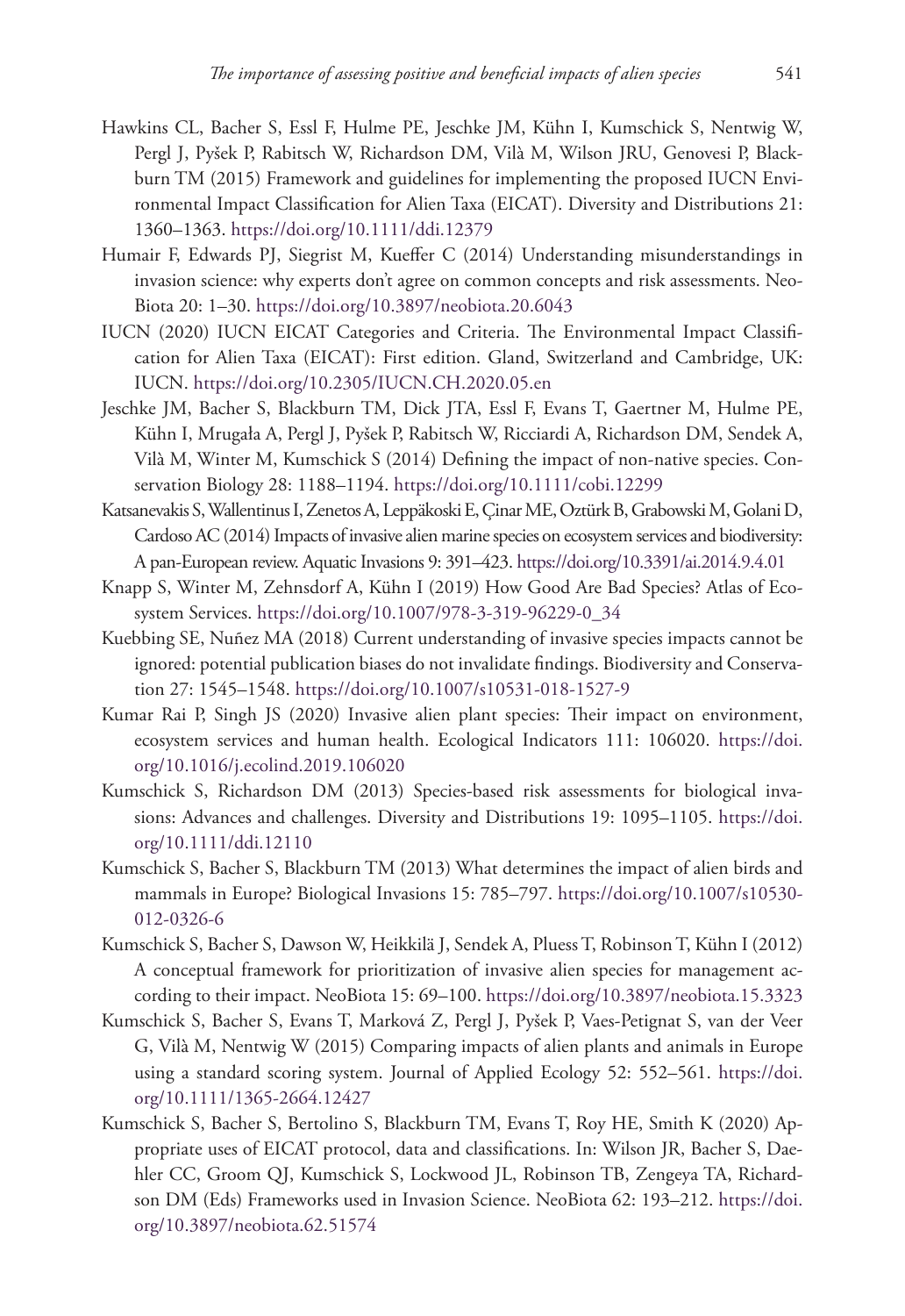- Kumschick S, Wilson JRU, Foxcroft LC (2020) A framework to support alien species regulation: the Risk Analysis for Alien Taxa (RAAT). NeoBiota 62: 213–239. [https://doi.](https://doi.org/10.3897/neobiota.62.51031) [org/10.3897/neobiota.62.51031](https://doi.org/10.3897/neobiota.62.51031)
- Leung B, Roura-Pascual N, Bacher S, Heikkilä J, Brotons L, Burgman MA, Dehnen-Schmutz K, Essl F, Hulme PE, Richardson DM, Sol D, Vilà M (2012) TEASIng apart alien species risk assessments: A framework for best practices. Ecology Letters 15: 1475–1493. [https://](https://doi.org/10.1111/ele.12003) [doi.org/10.1111/ele.12003](https://doi.org/10.1111/ele.12003)
- Louda SM, Pemberton RW, Johnson MT, Follett PA (2003) Nontarget effects The achille's heel of biological control? Retrospective analyses to reduce risk associated with biocontrol introductions. Annual Review of Entomology 48: 365–396.<https://doi.org/10.1146/annurev.ento.48.060402.102800>
- Martinez-Cillero R, Willcock S, Perez-Diaz A, Joslin E, Vergeer P, Peh KSH (2019) A practical tool for assessing ecosystem services enhancement and degradation associated with invasive alien species. Ecology and Evolution 9: 3918–3936. [https://doi.org/10.1002/](https://doi.org/10.1002/ece3.5020) [ece3.5020](https://doi.org/10.1002/ece3.5020)
- Mazza G, Tricarico E, Genovesi P, Gherardi F (2014) Biological invaders are threats to human health: An overview. Ethology Ecology and Evolution 26: 112–129. [https://doi.org/10.10](https://doi.org/10.1080/03949370.2013.863225) [80/03949370.2013.863225](https://doi.org/10.1080/03949370.2013.863225)
- McGeoch MA, Genovesi P, Bellingham PJ, Costello MJ, McGrannachan C, Sheppard A (2016) Prioritizing species, pathways, and sites to achieve conservation targets for biological invasion. Biological Invasions 18: 299–314. <https://doi.org/10.1007/s10530-015-1013-1>
- McQuaid KA, Griffiths CL (2014) Alien reef-building polychaete drives long-term changes in invertebrate biomass and diversity in a small, urban estuary. Estuarine, Coastal and Shelf Science 138: 101–106. <https://doi.org/10.1016/j.ecss.2013.12.016>
- Measey GJ, Vimercati G, de Villiers FA, Mokhatla M, Davies SJ, Thorp CJ, Rebelo AD, Kumschick S (2016) A global assessment of alien amphibian impacts in a formal framework. Diversity and Distributions 22: 970–981. <https://doi.org/10.1111/ddi.12462>
- Messing RH (2000) The Impact of Nontarget Concerns on the Practice of Biological Control. Nontarget Effects of Biological Control. Springer, US, 45–55. [https://doi.org/10.1007/978-](https://doi.org/10.1007/978-1-4615-4577-4_4) [1-4615-4577-4\\_4](https://doi.org/10.1007/978-1-4615-4577-4_4)
- Milanović M, Knapp S, Pyšek P, Kühn I (2020) Linking traits of invasive plants with ecosystem services and disservices. Ecosystem Services 42: 101072. [https://doi.org/10.1016/j.](https://doi.org/10.1016/j.ecoser.2020.101072) [ecoser.2020.101072](https://doi.org/10.1016/j.ecoser.2020.101072)
- Morse LE, Randall JM, Benton N, Hiebert R, Lu S (2004) An invasive species assessment protocol: evaluating non-native plants for their impact on biodiversity. Version 1. 42 pp.
- Munro D, Steer J, Linklater W (2019) On allegations of invasive species denialism. Conservation Biology 33: 797–802. <https://doi.org/10.1111/cobi.13278>
- Nentwig W, Bacher S, Kumschick S, Pyšek P, Vilà M (2018) More than "100 worst" alien species in Europe. Biological Invasions 20: 1611–1621.<https://doi.org/10.1007/s10530-017-1651-6>
- Nentwig W, Bacher S, Pyšek P, Vilà M, Kumschick S (2016) The generic impact scoring system (GISS): a standardized tool to quantify the impacts of alien species. Environmental Monitoring and Assessment 188.<https://doi.org/10.1007/s10661-016-5321-4>
- Novoa A, Kumschick S, Richardson DM, Rouget M, Wilson JRU (2016) Native range size and growth form in Cactaceae predict invasiveness and impact. NeoBiota 30: 75–90. [https://](https://doi.org/10.3897/neobiota.30.7253) [doi.org/10.3897/neobiota.30.7253](https://doi.org/10.3897/neobiota.30.7253)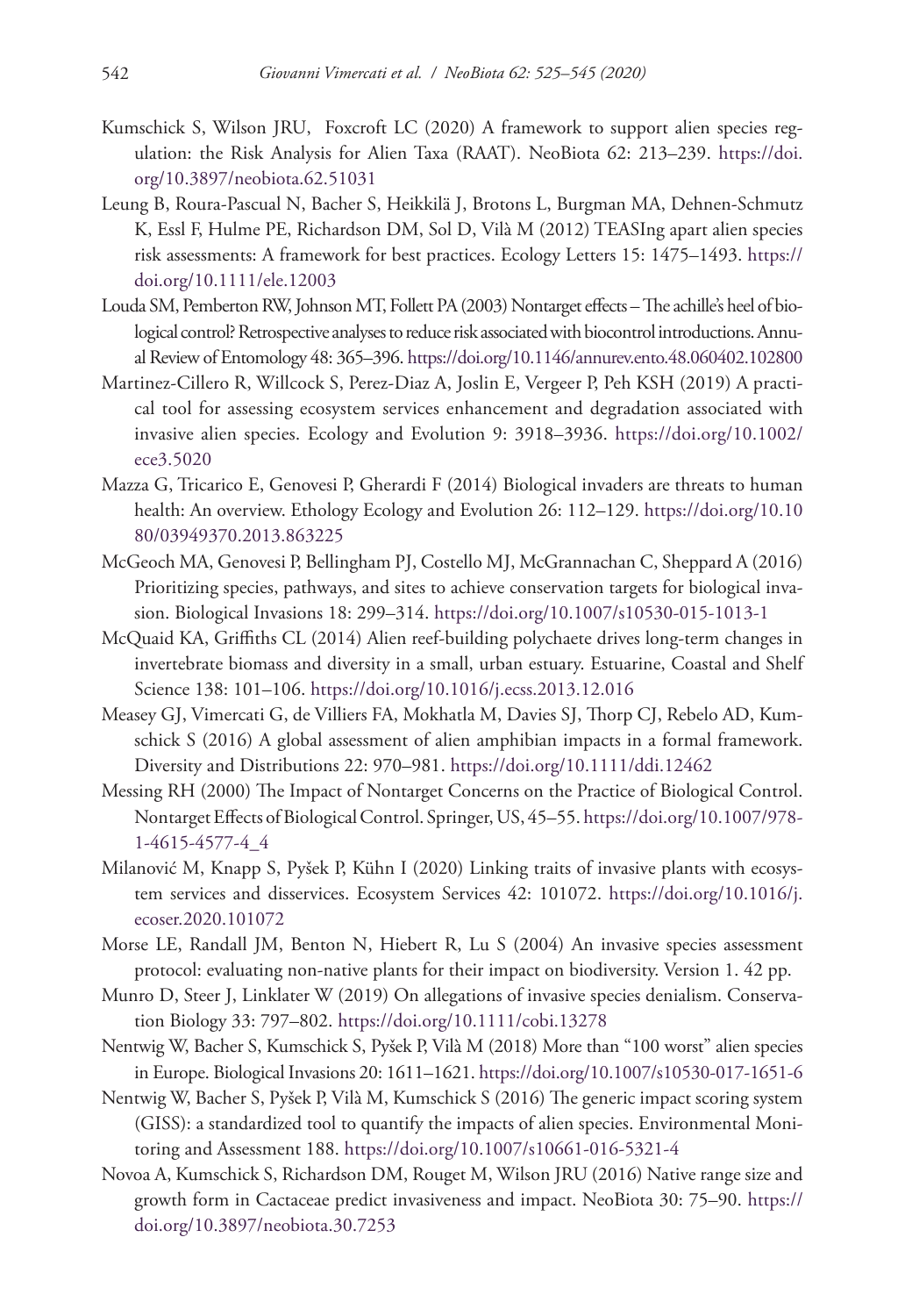- Novoa A, Shackleton R, Canavan S, Cybèle C, Davies SJ, Dehnen-Schmutz K, Fried J, Gaertner M, Geerts S, Griffiths CL, Kaplan H, Kumschick S, Le Maitre DC, Measey GJ, Nunes AL, Richardson DM, Robinson TB, Touza J, Wilson JRU (2018) A framework for engaging stakeholders on the management of alien species. Journal of Environmental Management 205: 286–297.<https://doi.org/10.1016/j.jenvman.2017.09.059>
- Olenin S, Minchin D, Daunys D (2007) Assessment of biopollution in aquatic ecosystems. Marine Pollution Bulletin 55: 379–394. <https://doi.org/10.1016/j.marpolbul.2007.01.010>
- Oreska MPJ, Aldridge DC (2011) Estimating the economic costs of invasive alien species as a tool for prioritization. CAB Reviews: Perspectives in Agriculture, Veterinary Science, Nutrition and Natural Resources 6.<https://doi.org/10.1079/PAVSNNR20116049>
- Pimentel D, McNair S, Janecka J, Wightman J, Simmonds C, O'Connell C, Wong E, Russel L, Zern J, Aquino T, Tsomondo T (2001) Economic and environmental threats of alien plant, animal, and microbe invasions. Agriculture, Ecosystems and Environment 84: 1–20. [https://doi.org/10.1016/S0167-8809\(00\)00178-X](https://doi.org/10.1016/S0167-8809(00)00178-X)
- Potgieter LJ, Gaertner M, O'Farrell PJ, Richardson DM (2019a) A fine-scale assessment of the ecosystem service-disservice dichotomy in the context of urban ecosystems affected by alien plant invasions. Forest Ecosystems 6: 1–16.<https://doi.org/10.1186/s40663-019-0200-4>
- Potgieter LJ, Gaertner M, O'Farrell PJ, Richardson DM (2019b) Perceptions of impact: Invasive alien plants in the urban environment. Journal of Environmental Management 229: 76–87.<https://doi.org/10.1016/j.jenvman.2018.05.080>
- Probert AF, Volery L, Kumschick S, Vimercati G, Bacher S (2020) Understanding uncertainty in the Impact Classification for Alien Taxa (ICAT) assessments. In: Wilson JR, Bacher S, Daehler CC, Groom QJ, Kumschick S, Lockwood JL, Robinson TB, Zengeya TA, Richardson DM (Eds) Frameworks used in Invasion Science. NeoBiota 62: 387–405. [https://](https://doi.org/10.3897/neobiota.62.52010) [doi.org/10.3897/neobiota.62.52010](https://doi.org/10.3897/neobiota.62.52010)
- Probert AF, Ward DF, Beggs JR, Lin S-L, Stanley MC (2020) Conceptual Risk Framework: Integrating Ecological Risk of Introduced Species with Recipient Ecosystems. BioScience 70: 71–79.<https://doi.org/10.1093/biosci/biz131>
- Pyšek P, Richardson DM, Pergl J, Jarošík V, Sixtová Z, Weber E (2008) Geographical and taxonomic biases in invasion ecology. Trends in Ecology and Evolution 23: 237–244. [https://](https://doi.org/10.1016/j.tree.2008.02.002) [doi.org/10.1016/j.tree.2008.02.002](https://doi.org/10.1016/j.tree.2008.02.002)
- Ricciardi A, Hoopes MF, Marchetti MP, Lockwood JL (2013) Progress toward understanding the ecological impacts of nonnative species. Ecological Monographs 83: 263–282. [https://](https://doi.org/10.1890/13-0183.1) [doi.org/10.1890/13-0183.1](https://doi.org/10.1890/13-0183.1)
- Richardson DM, Pyšek P (2008) Fifty years of invasion ecology the legacy of Charles Elton. Diversity and Distributions 14: 161–168. [https://doi.org/10.1111/j.1472-](https://doi.org/10.1111/j.1472-4642.2007.00464.x) [4642.2007.00464.x](https://doi.org/10.1111/j.1472-4642.2007.00464.x)
- Richardson DM, Pyšek P, Rejmánek M, Barbour MG, Dane Panetta F, West CJ (2000) Naturalization and invasion of alien plants: Concepts and definitions. Diversity and Distributions 6: 93–107. <https://doi.org/10.1046/j.1472-4642.2000.00083.x>
- Robinson TB, Branch GM, Griffiths CL, Govender A, Hockey PAR (2007) Changes in South African rocky intertidal invertebrate community structure associated with the invasion of the mussel *Mytilus galloprovincialis*. Marine Ecology Progress Series 340: 163–171. [https://](https://doi.org/10.3354/meps340163) [doi.org/10.3354/meps340163](https://doi.org/10.3354/meps340163)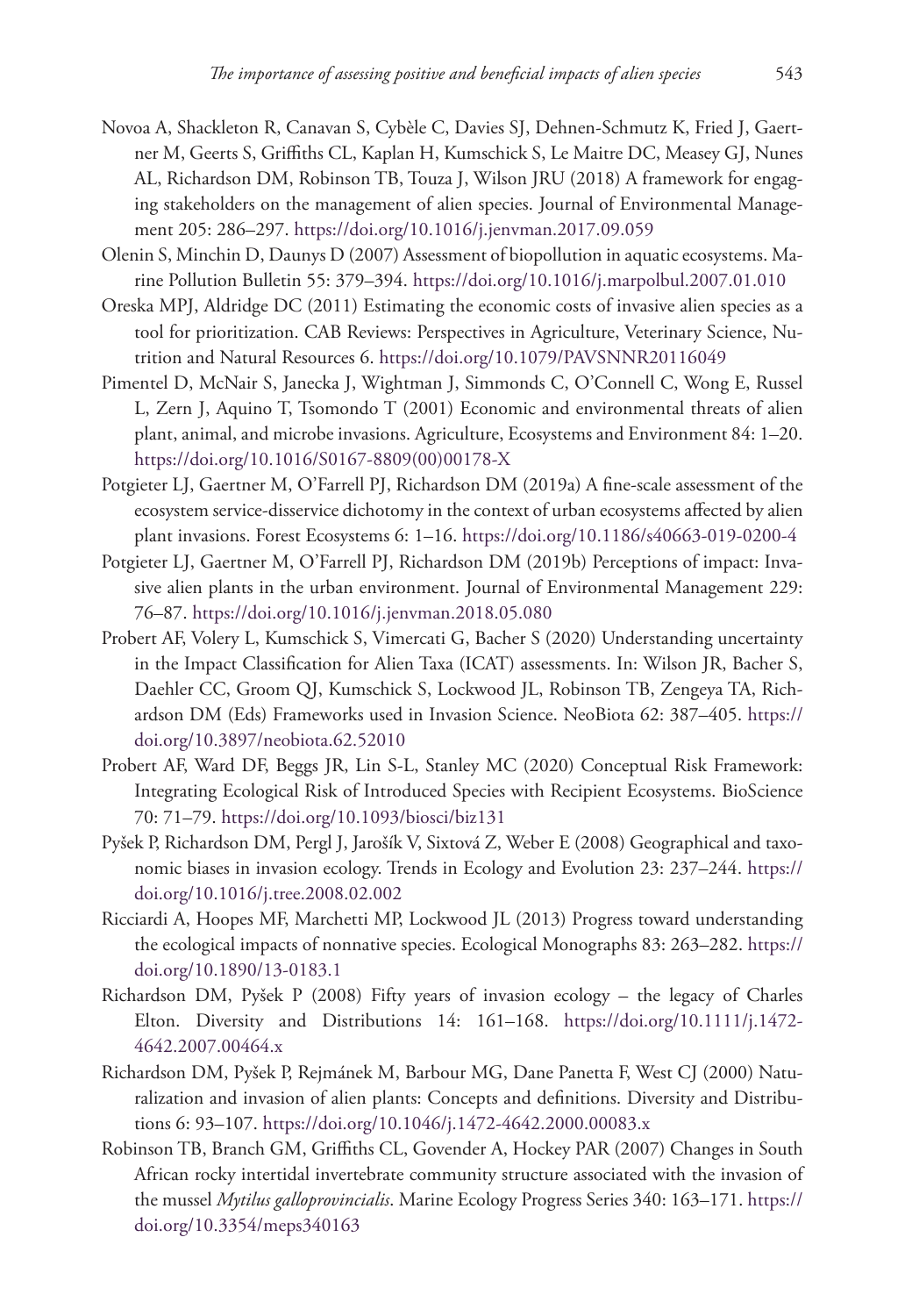- Roy HE, Rabitsch W, Scalera R, Stewart A, Gallardo B, Genovesi P, Essl F, Adriaens T, Bacher S, Booy O, Branquart E, Brunel S, Copp GH, Dean H, D'hondt B, Josefsson M, Kenis M, Kettunen M, Linnamagi M, Lucy F, Martinou A, Moore N, Nentwig W, Nieto A, Pergl J, Peyton J, Roques A, Schindler S, Schönrogge K, Solarz W, Stebbing PD, Trichkova T, Vanderhoeven S, van Valkenburg J, Zenetos A (2018) Developing a framework of minimum standards for the risk assessment of alien species. Journal of Applied Ecology 55: 526–538. <https://doi.org/10.1111/1365-2664.13025>
- Sagoff M (2018) What Is Invasion Biology? Ecological Economics 154: 22–30. [https://doi.](https://doi.org/10.1016/j.ecolecon.2018.07.023) [org/10.1016/j.ecolecon.2018.07.023](https://doi.org/10.1016/j.ecolecon.2018.07.023)
- Sandvik H, Sæther BE, Holmern T, Tufto J, Engen S, Roy HE (2013) Generic ecological impact assessments of alien species in Norway: A semi-quantitative set of criteria. Biodiversity and Conservation 22: 37–62. <https://doi.org/10.1007/s10531-012-0394-z>
- Schlaepfer MA, Sax DF, Olden JD (2011) The potential conservation value of non-native species. Conservation Biology 25: 428–437. <https://doi.org/10.1111/j.1523-1739.2010.01646.x>
- Scott JM, Rachlow JL, Lackey RT, Pidgorna AB, Aycrigg JL, Feldman GR, Svancara LK, Rupp DA, Stanish DI, Steinhorst RK (2007) Policy advocacy in science: Prevalence, perspectives, and implications for conservation biologists. Conservation Biology 21: 29–35. [https://doi.](https://doi.org/10.1111/j.1523-1739.2006.00641.x) [org/10.1111/j.1523-1739.2006.00641.x](https://doi.org/10.1111/j.1523-1739.2006.00641.x)
- Seebens H, Blackburn TM, Dyer EE, Genovesi P, Hulme PE, Jeschke JM, Pagad S, Pyšek P, Winter M, Arianoutsou M, Bacher S, Blasius B, Brundu G, Capinha C, Celesti-Grapow L, Dawson W, Dullinger S, Fuentes N, Jäger H, Kartesz J, Kenis M, Kreft H, Kühn I, Lenzner B, Liebhold A, Mosena A, Moser D, Nishino M, Pearman D, Pergl J, Rabitsch W, Rojas-Sandoval J, Roques A, Rorke S, Rossinelli S, Roy HE, Scalera R, Schindler S, Štajerová K, Tokarska-Guzik B, Van Kleunen M, Walker K, Weigelt P, Yamanaka T, Essl F (2017) No saturation in the accumulation of alien species worldwide. Nature Communications 8: 1–9.<https://doi.org/10.1038/ncomms14435>
- Shackleton RT, Shackleton CM, Kull CA (2019a) The role of invasive alien species in shaping local livelihoods and human well-being: A review. Journal of Environmental Management 229: 145–157.<https://doi.org/10.1016/j.jenvman.2018.05.007>
- Shackleton RT, Richardson DM, Shackleton CM, Bennett B, Crowley SL, Dehnen-Schmutz K, Estévez RA, Fischer A, Kueffer C, Kull CA, Marchante E, Novoa A, Potgieter LJ, Vaas J, Vaz AS, Larson BMH (2019b) Explaining people's perceptions of invasive alien species: A conceptual framework. Journal of Environmental Management 229: 10–26. [https://doi.](https://doi.org/10.1016/j.jenvman.2018.04.045) [org/10.1016/j.jenvman.2018.04.045](https://doi.org/10.1016/j.jenvman.2018.04.045)
- Simberloff D, Stiling P (1996) How risky is biological control? Ecology 77: 1965–1974. [https://](https://doi.org/10.2307/2265693) [doi.org/10.2307/2265693](https://doi.org/10.2307/2265693)
- Simberloff D, Souza L, Nũnez MA, Barrios-Garcia MN, Bunn W (2012) The natives are restless, but not often and mostly when disturbed. Ecology 93: 598–607. [https://doi.](https://doi.org/10.1890/11-1232.1) [org/10.1890/11-1232.1](https://doi.org/10.1890/11-1232.1)
- Slobodkin LB (2001) The good, the bad and the reified. Evolutionary Ecology Research 3: 1–13.
- Srebaliene G, Olenin S, Minchin D, Narščius A (2019) A comparison of impact and risk assessment methods based on the IMO Guidelines and EU invasive alien species risk assessment frameworks. PeerJ 2019. <https://doi.org/10.7717/peerj.6965>